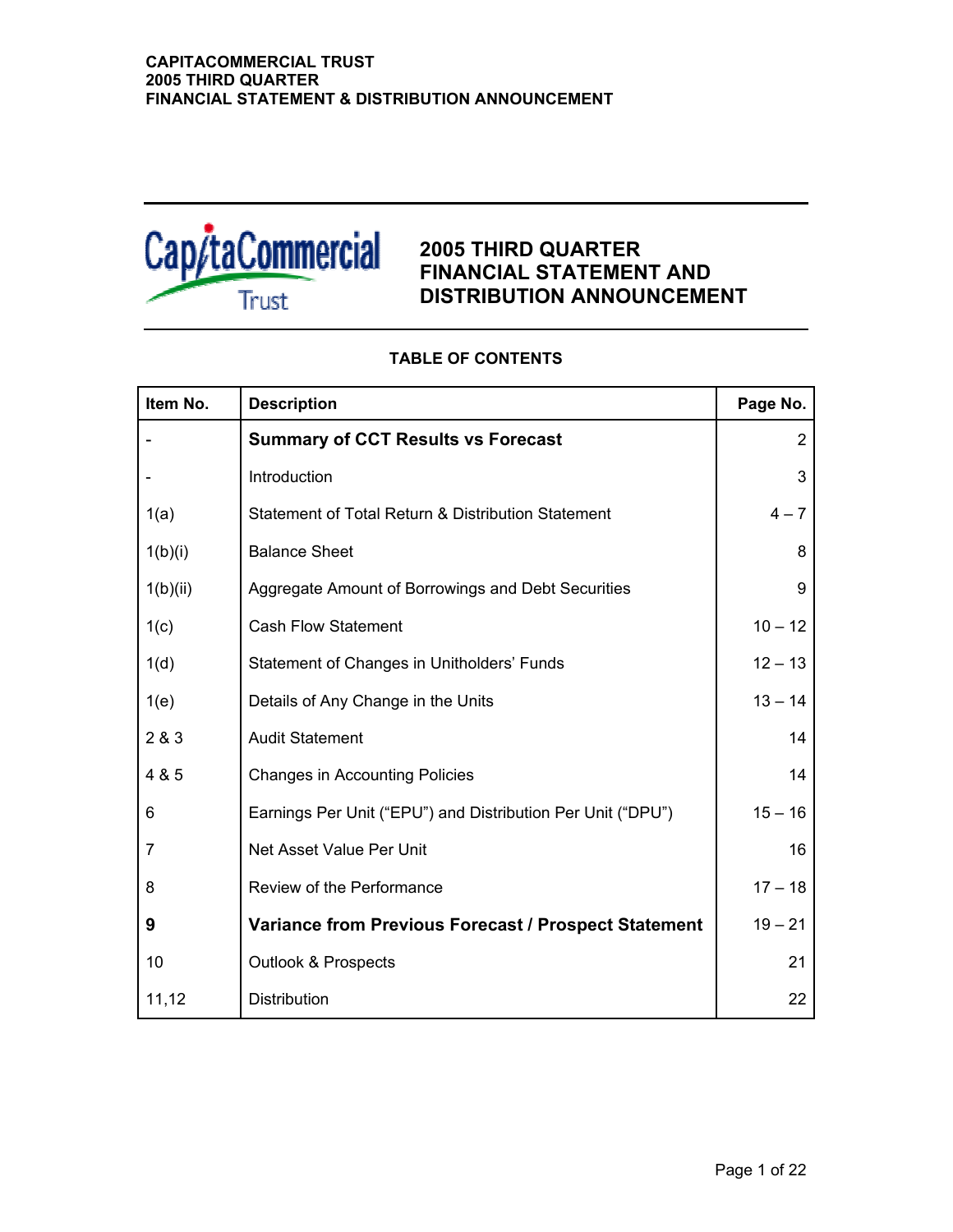|                                      | 3Q 2005       | <b>YTD 2005</b> | 29 April 2005 to 30 September 2005 |                   |                   |     |
|--------------------------------------|---------------|-----------------|------------------------------------|-------------------|-------------------|-----|
|                                      | <b>Actual</b> | Actual          | Actual                             | <b>Forecast</b>   | Favourable /      |     |
|                                      | S\$'000       | S\$'000         | S\$'000                            | S\$'000           | (Unfavourable)    |     |
|                                      |               |                 |                                    |                   | S\$'000           | %   |
| Gross Revenue                        | 29,122        | 85,360          | 49,328                             | 47,732            | 1,596             | 3.3 |
| Net Property Income                  | 22,298        | 63,550          | 37,116                             | 35,368            | 1,748             | 4.9 |
| Net Income                           | 16,148        | 45,365          | 26,464                             | 25,113            | 1,351             | 5.4 |
| Taxable Income                       | 16,267        | 45,527          | 26,534                             | 25,194            | 1,340             | 5.3 |
| <b>Distributable Income</b>          | 16,267        | $44,064^2$      | $26,021^2$                         | $23,934^3$        | 2,087             | 8.7 |
| <b>Distribution Per Unit (cents)</b> |               |                 |                                    |                   |                   |     |
| For period                           | 1.81 $\phi$   | 5.05¢           | 2.90 <sub>c</sub>                  | 2.67 <sub>c</sub> | 0.23 <sub>c</sub> | 8.7 |
| <b>Annualised</b>                    | 7.18¢         | 6.75c           | 6.83¢                              | 6.29 <sub>c</sub> | 0.54 <sub>c</sub> | 8.7 |

## **SUMMARY OF CCT RESULTS (ACTUAL VS FORECAST)**

### **Footnotes**

- (1) The forecast is based on management's forecast for the period 29 April 2005 to 30 September 2005. This, together with the forecast for the period 1 October 2005 to 31 December 2005, is the forecast shown in the Offer Information Statement dated 21 April 2005 for the equity fund raising to acquire HSBC Building.
- (2) The distributable income to unitholders is based on 95% of the taxable income available for distribution to unitholders for the period 1 January 2005 to 30 June 2005 and 100% of the taxable income available for distribution to unitholders from 1 July 2005 to 30 September 2005.
- (3) The distributable income to unitholders is based on 95% of the taxable income available for distribution to unitholders.

## **Refer to Section 9 for the details.**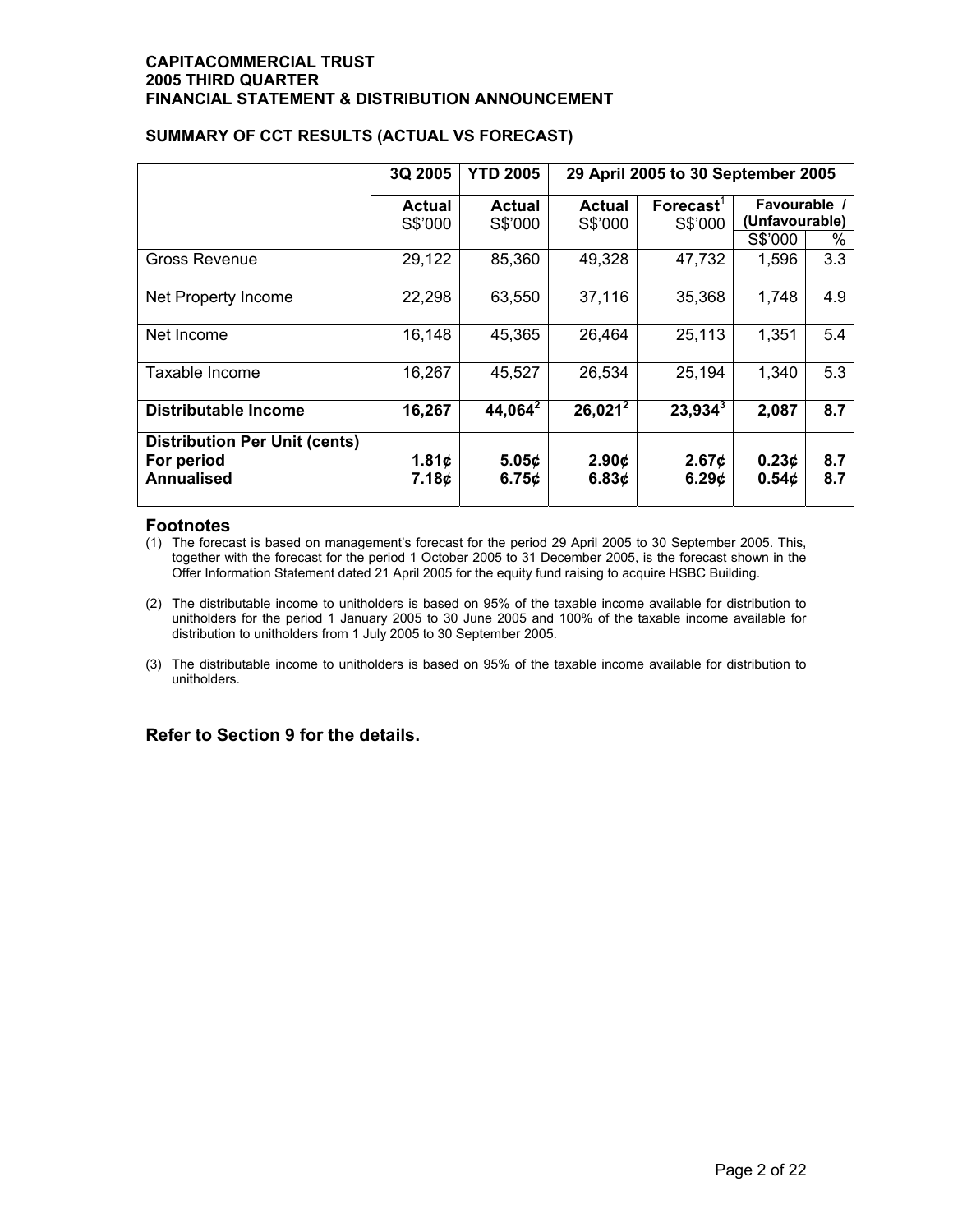## **INTRODUCTION**

CapitaCommercial Trust (CCT) was established under a Trust Deed dated 6 February 2004 entered into between CapitaCommercial Trust Management Limited (as manager of CCT) (the "Manager") and HSBC Institutional Trust Services (Singapore) Limited (as trustee of CCT), as amended by a First Supplemental Deed dated 15 July 2005.

CCT acquired Capital Tower, Starhub Centre, Robinson Point, Bugis Village, Golden Shoe Car Park and Market Street Car Park on 23 February 2004 through acquiring all the shares in the respective companies which owned each of the properties. CCT agreed with the vendors of these property holding companies that the income of the property holding companies up to and including 29 February 2004 will accrue to the respective vendors. These six property holding companies subsequently commenced liquidation and the respective properties were transferred to CCT as distribution in specie on 1 March 2004. Separately, on 1 March 2004, CCT acquired 6 Battery Road.

All the units were listed on Singapore Exchange Securities Trading Limited (the "SGX-ST") since the commencement of "when issued" trading in the Units on 11 May 2004. The Units began trading on a "ready" basis on the SGX-ST on 17 May 2004.

CCT acquired and added HSBC Building to its portfolio on 29 April 2005. As at 30 September 2005, CCT's portfolio comprise of 8 properties, namely Capital Tower, 6 Battery Road, HSBC Building, Starhub Centre, Robinson Point, Bugis Village, Golden Shoe Car Park and Market Street Car Park.

The distributable income to unitholders has increased to 100% of the taxable income available for distribution to unitholders with effect from 1 July 2005. Prior to that, the distributable income to unitholders was based on 95% of taxable income.

The comparative prior period financial results for the period up to 30 September 2004 is only for income derived for the period of 1 March 2004 to 30 September 2004 as CCT's acquisition of the initial seven properties were completed on 1 March 2004.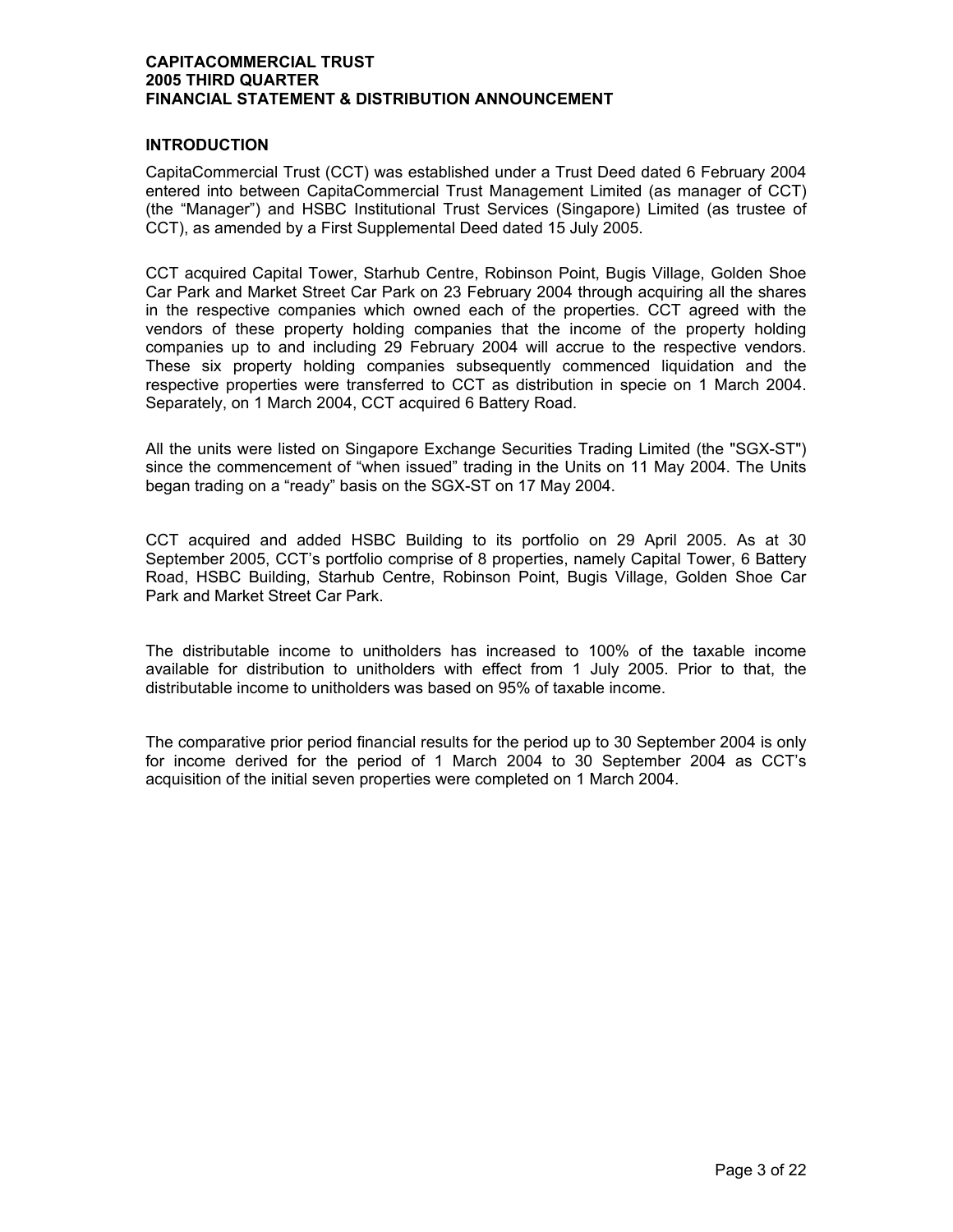**1(a)(i) Statement of Total Return & Distribution Statement (3Q 2005 vs 3Q 2004) (For a review of the performance, please refer to paragraph 8 on page 18)**

|                                                | 3Q 2005  | 3Q 2004  | Change  |
|------------------------------------------------|----------|----------|---------|
| <b>Statement of Total Return</b>               | S\$'000  | S\$'000  | ℅       |
|                                                |          |          |         |
| Gross rental income                            | 25,325   | 23,962   | 5.7     |
| Car park income                                | 2,479    | 2,297    | 7.9     |
| Other income                                   | 1,318    | 955      | 38.0    |
| <b>Gross revenue</b>                           | 29,122   | 27,214   | 7.0     |
| Property management fees                       | (631)    | (620)    | 1.8     |
| Property tax                                   | (2,087)  | (2,090)  | (0.1)   |
| Other property operating expenses <sup>1</sup> | (4, 106) | (4, 538) | (9.5)   |
| <b>Property operating expenses</b>             | (6, 824) | (7, 248) | (5.8)   |
| Net property income                            | 22,298   | 19,966   | 11.7    |
| Interest income                                | 175      | 38       | 360.5   |
| Manager's management fees                      | (1, 458) | (1, 358) | 7.4     |
| Trust expenses                                 | (886)    | (672)    | 31.8    |
| Borrowing costs                                | (4, 175) | (3,713)  | 12.4    |
| Gain from remeasurement of derivatives         | 194      |          | Nm      |
| <b>Net income</b>                              | 16,148   | 14,261   | 13.2    |
| Total return for the period before income tax  | 16,148   | 14,261   | 13.2    |
| Income tax                                     |          | (142)    | (100.0) |
| Total return for the period after income tax   | 16,148   | 14,119   | 14.4    |

| <b>Distribution Statement</b>                               |        |        |         |  |  |
|-------------------------------------------------------------|--------|--------|---------|--|--|
| Net income                                                  | 16,148 | 14,261 | 13.2    |  |  |
| Net tax adjustments <sup>2</sup>                            | 119    | (77)   | (254.5) |  |  |
| Taxable income available for distribution to<br>unitholders | 16,267 | 14,184 | 14.7    |  |  |
| Distributable income to unitholders <sup>3</sup>            | 16,267 | 13,475 | 20.7    |  |  |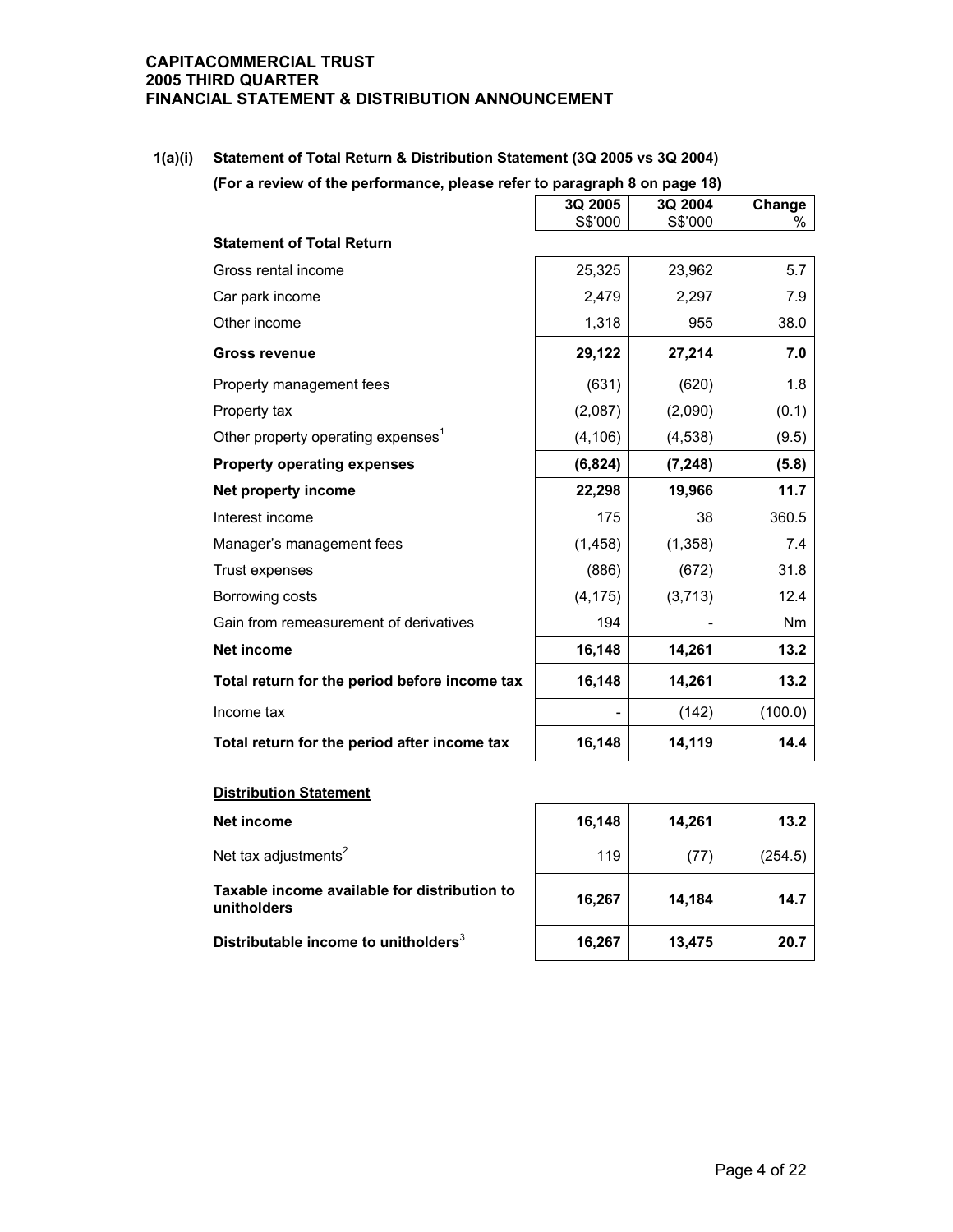#### **Footnotes**

(1) Included as part of the other property operating expenses are the following:

|                                                        | 3Q 2005<br>S\$'000 | 3Q 2004<br>S\$'000 | Change<br>% |
|--------------------------------------------------------|--------------------|--------------------|-------------|
| Depreciation and amortization*                         | 64                 | 40                 | 60.0        |
| Allowance for doubtful debts and bad debts written off |                    | b                  | (40.0)      |

\* Amortization refers to the amortization of tenancy works.

(2) Included in the net tax adjustments are the following:

Non-tax deductible/(chargeable) items :

Trustee's fees

Temporary differences and other adjustments

Net tax adjustments

| 3Q 2005<br>S\$'000 | 3Q 2004<br>S\$'000 | Change<br>$\%$ |
|--------------------|--------------------|----------------|
|                    |                    |                |
| 69                 | 66                 | 4.5            |
| 50                 | (143)              | (135.0)        |
| 119                | $\prime\prime$     | (254.5)        |

(3) The distributable income to unitholders for the period after the *distribution in specie* ie. 15 May 2004 to 30 June 2005 was based on 95% of the taxable income available for distribution to unitholders. With effect from 1 July 2005, the distributable income to unitholders is based on 100% of the taxable income available for distribution to unitholders.

Nm – not meaningful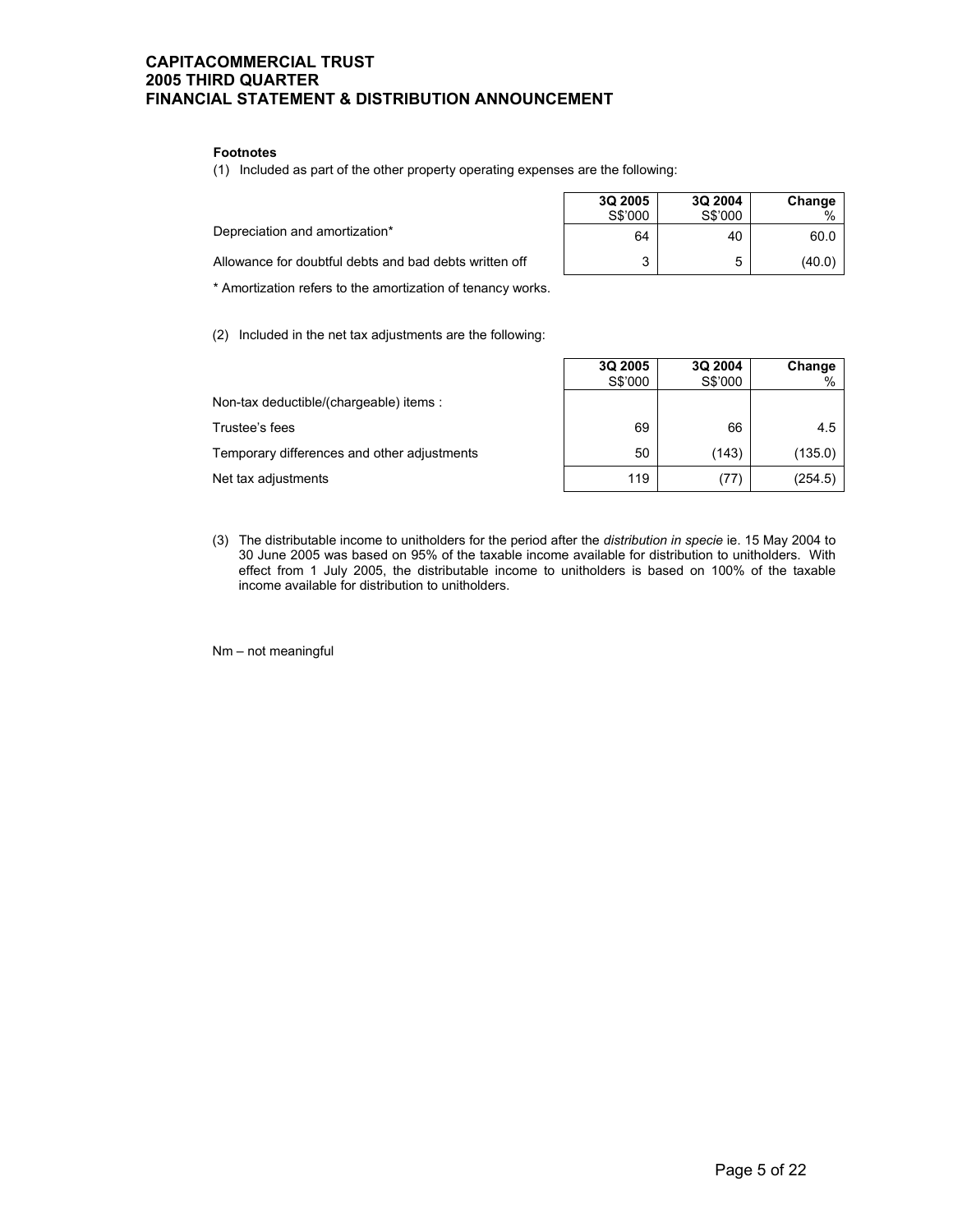**1(a)(ii) Statement of Total Return & Distribution Statement (YTD Sep 2005 vs YTD Sep 2004) (For a review of the performance, please refer to paragraph 8 on page 18)** 

|                                                               | <b>YTD Sep</b><br>$2005^1$ | <b>YTD Sep</b><br>2004 | Change    |
|---------------------------------------------------------------|----------------------------|------------------------|-----------|
|                                                               | S\$'000                    | S\$'000                | ℅         |
| <b>Statement of Total Return</b>                              |                            |                        |           |
| Gross rental income                                           | 74,037                     | 55,165                 | 34.2      |
| Car park income                                               | 7,335                      | 5,245                  | 39.8      |
| Other income                                                  | 3,988                      | 2,409                  | 65.5      |
| <b>Gross revenue</b>                                          | 85,360                     | 62,819                 | 35.9      |
| Property management fees                                      | (1,868)                    | (1, 405)               | 33.0      |
| Property tax                                                  | (5,995)                    | (4, 872)               | 23.1      |
| Other property operating expenses <sup>3</sup>                | (13, 947)                  | (11, 154)              | 25.0      |
| <b>Property operating expenses</b>                            | (21, 810)                  | (17, 431)              | 25.1      |
| Net property income                                           | 63,550                     | 45,388                 | 40.0      |
| Interest income                                               | 450                        | 48                     | 837.5     |
| Manager's management fees                                     | (4, 136)                   | (3, 144)               | 31.6      |
| Trust expenses                                                | (2,888)                    | (1,480)                | 95.1      |
| Borrowing costs                                               | (11, 805)                  | (8,031)                | 47.0      |
| Gain from remeasurement of derivatives                        | 194                        |                        | <b>Nm</b> |
| <b>Net income</b>                                             | 45,365                     | 32,781                 | 38.4      |
| Net realized loss on liquidation of subsidiaries <sup>4</sup> |                            | (2,687)                | (100.0)   |
| Total return for the period before income tax                 | 45,365                     | 30,094                 | 50.7      |
| Income tax <sup>5</sup>                                       | (292)                      | (2,551)                | (88.6)    |
| Total return for the period after income tax                  | 45,073                     | 27,543                 | 63.6      |

## **Distribution Statement**

Net tax adjustments<sup>6</sup> 162 | 162 | 161.3 **Taxable income available for distribution to unitholders 45,527 32,843 38.6**

**Net income 45,365 32,781 38.4 Distributable income to unitholders**<sup>7</sup> **44,064 29,361 50.1**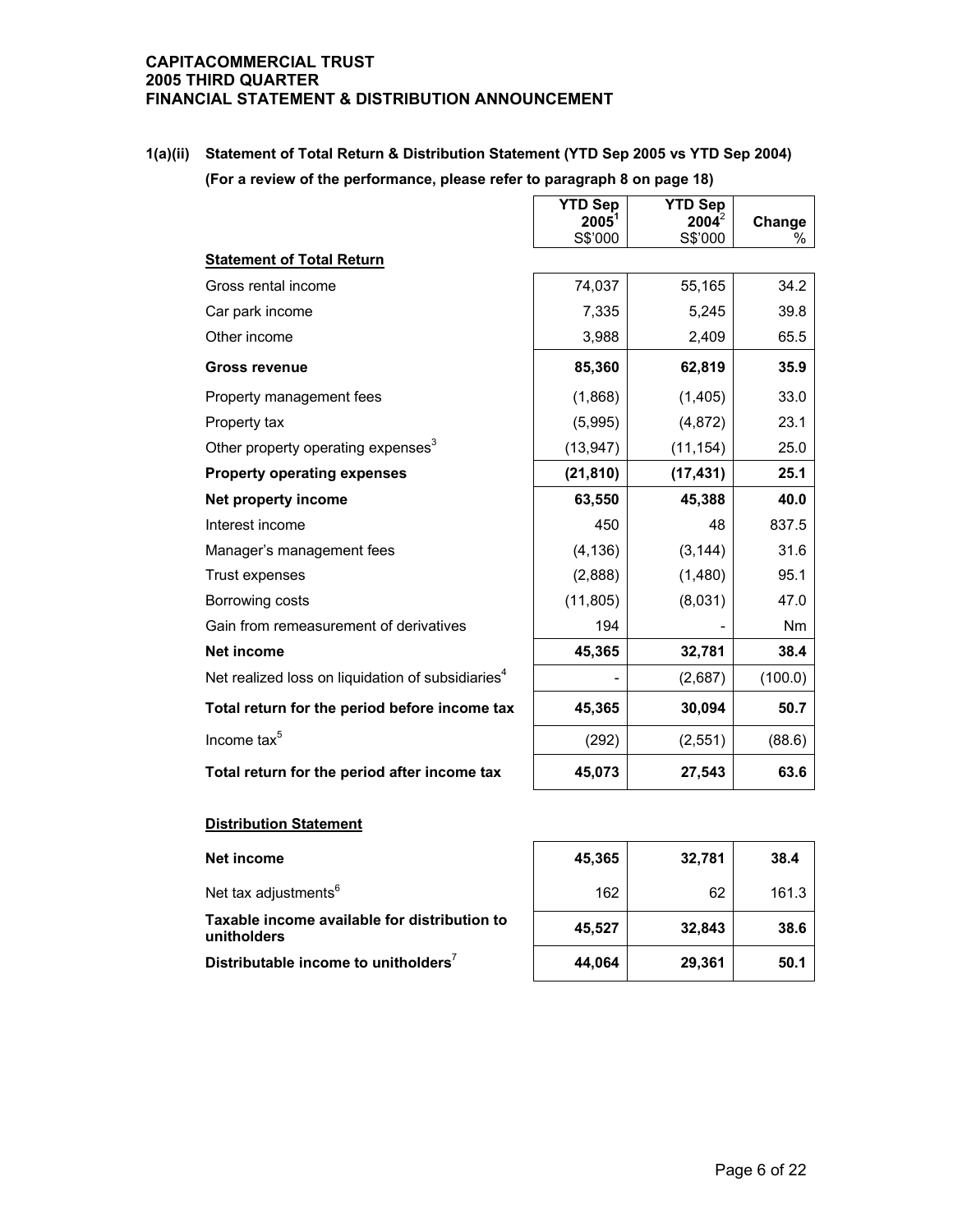#### **Footnotes**

- (1) CCT acquired HSBC Building on 29 April 2005.
- (2) CCT was established on 6 February 2004 but the acquisition of the initial seven properties was completed on 1 March 2004. Hence, the income recorded for YTD September 2004 relates only to the income for the period of 1 March 2004 to 30 September 2004.
- (3) Included as part of the other property operating expenses are the following:

|                                                        | <b>YTD Sep 2005   YTD Sep 2004</b><br>S\$'000 | S\$'000 | Change<br>$\%$ |
|--------------------------------------------------------|-----------------------------------------------|---------|----------------|
| Depreciation and amortization*                         | 182                                           | 89      | 104.5          |
| Allowance for doubtful debts and bad debts written off | (5)                                           | 5       | (200.0)        |

\* Amortization refers to the amortization of tenancy works.

- (4) This relates to a write-off of stamp duty paid for transfer of the property companies to CCT.
- (5) The income tax provision for 1 March 2004 to 14 May 2004 (Private trust period) is based on 100% of taxable income as tax transparency applies with effect from 15 May 2004 where income tax is provided for the 5% taxable income withheld and not distributed to unitholders. With effect from 1 July 2005, there would not be income tax provision as the distributable income to unitholders is based on 100% of the taxable income available for distribution to unitholders.
- (6) Included in the net tax adjustments are the following:

|                                             | <b>YTD Sep 2005</b> | YTD Sep 2004 | Change |
|---------------------------------------------|---------------------|--------------|--------|
|                                             | S\$'000             | S\$'000      |        |
| Non-tax deductible/(chargeable) items:      |                     |              |        |
| Trustee's fees                              | 194                 | 156          | 24.4   |
| Temporary differences and other adjustments | (32)                | (94)         | (66.0) |
| Net tax adjustments                         | 162                 | 62           | 161.3  |

(7) The distributable income to unitholders for the period after the *distribution in specie* ie. 15 May 2004 is based on 95% of the taxable income available for distribution to unitholders. With effect from 1 July 2005, the distributable income to unitholders is based on 100% of the taxable income available for distribution to unitholders.

Nm – not meaningful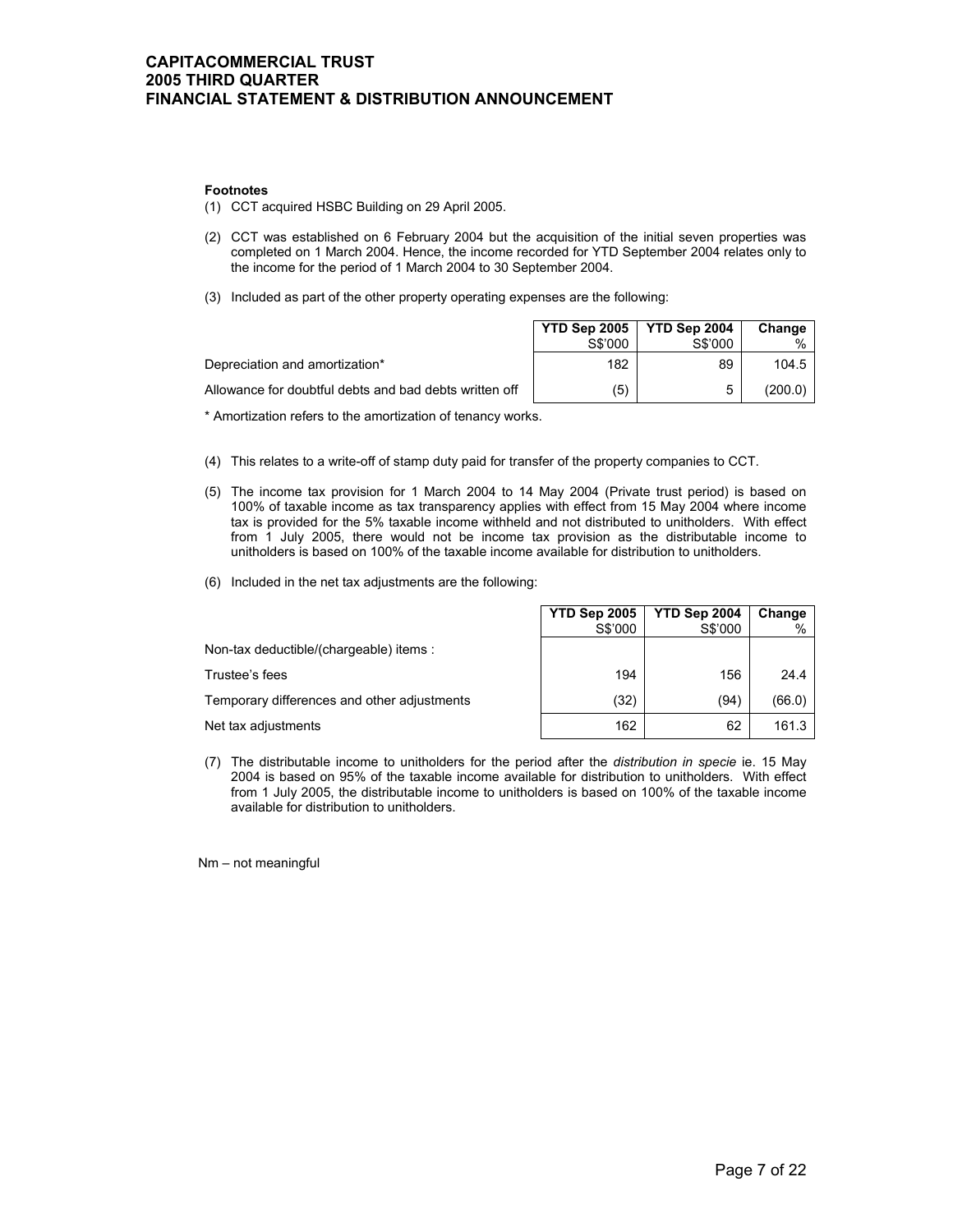#### **1(b)(i) Balance sheet as at 30 September 2005 vs 31 December 2004**

|                                      | 30 Sep 2005         | 31 Dec 2004 | Change    |
|--------------------------------------|---------------------|-------------|-----------|
|                                      | S\$'000             | S\$'000     | %         |
| <b>Non-current assets</b>            |                     |             |           |
| Plant and equipment                  | 330                 | 430         | (23.3)    |
| Investment properties                | $2,067,948^1$       | 1,918,200   | 7.8       |
| <b>Total non-current assets</b>      | 2,068,278           | 1,918,630   | 7.8       |
| <b>Current assets</b>                |                     |             |           |
| Trade and other receivables          | 1,576               | 989         | 59.4      |
| Derivative asset                     | $194^2$             |             | <b>Nm</b> |
| Cash and cash equivalents            | 49,360              | $60,254^3$  | (18.1)    |
| <b>Total current assets</b>          | 51,130              | 61,243      | (16.5)    |
|                                      |                     |             |           |
| <b>Total assets</b>                  | 2,119,408           | 1,979,873   | 7.0       |
| <b>Current liabilities</b>           |                     |             |           |
| Trade and other payables             | 17,820              | 16,523      | 7.8       |
| Unsecured short term loan            | 76,000 <sup>4</sup> |             | Nm        |
| Provision for taxation               | 666                 | 374         | 78.1      |
| <b>Total current liabilities</b>     | 94,486              | 16,897      | 459.2     |
| <b>Non-current liabilities</b>       |                     |             |           |
| Interest-bearing borrowings          | 580,042             | 580,042     |           |
| Other non-current liabilities        | $10,638^{5}$        | 9,287       | 14.5      |
| <b>Total non-current liabilities</b> | 590,680             | 589,329     | 0.2       |
| <b>Total liabilities</b>             | 685,166             | 606,226     | 13.0      |
| <b>Net assets</b>                    | 1,434,242           | 1,373,647   | 4.4       |
| Represented by:                      |                     |             |           |
| <b>Unitholders' funds</b>            | 1,434,242           | 1,373,647   | 4.4       |

#### **Footnotes**

- (1) The increase is mainly due to the acquisition of HSBC Building on 29 April 2005.
- (2) This relates to the fair value of the 2 forward interest rate swaps.
- (3) This includes the distributable income of S\$33.5 million for the period of 15 May 2004 to 31 December 2004 which was paid on 28 February 2005.
- (4) The 1-year bridging loan facility was drawn down to part finance the acquisition of HSBC Building.
- (5) The increase is primarily due to the additional security deposits received.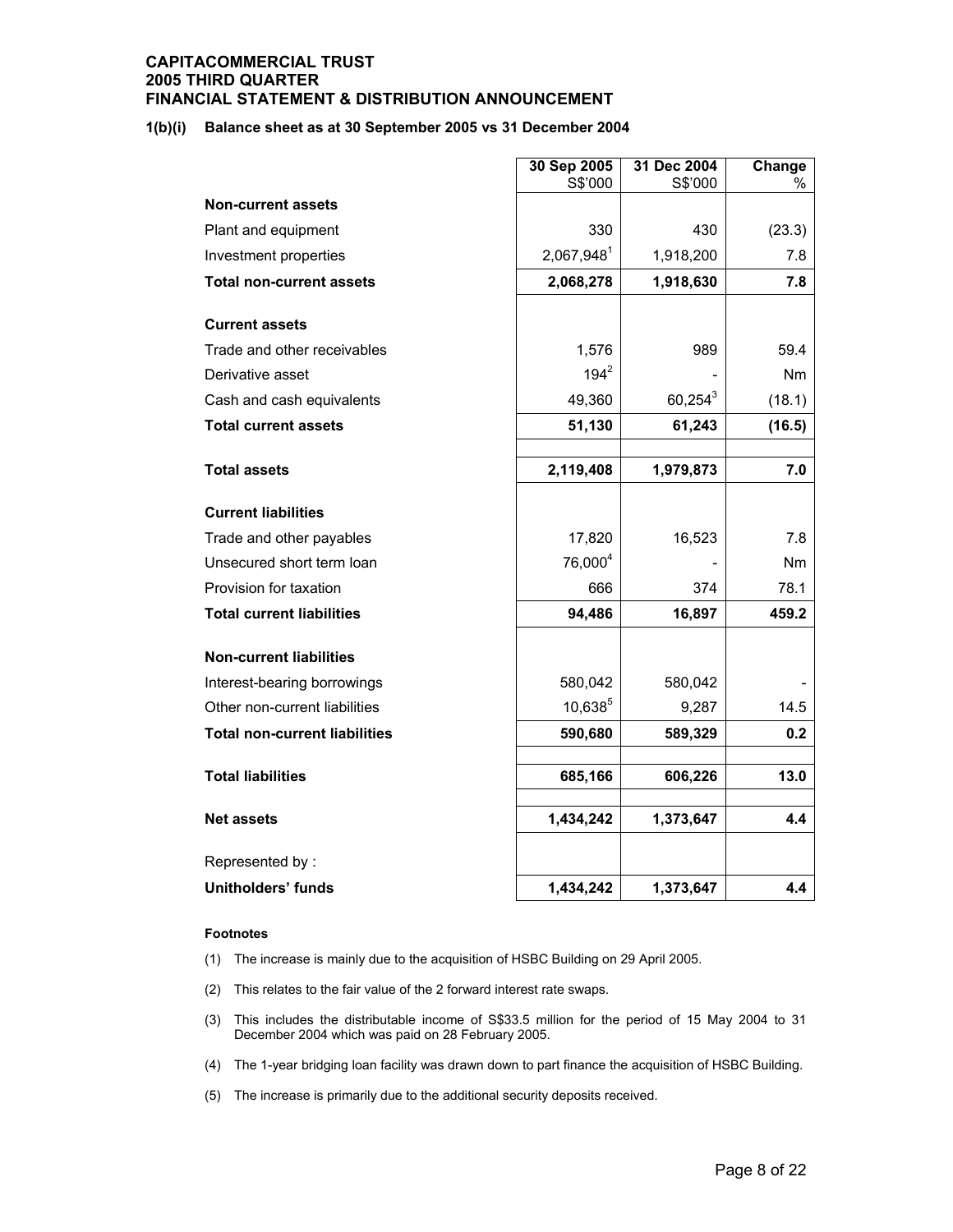#### **1(b)(ii) Aggregate amount of borrowings and debt securities**

|                                                       | 30 Sep 2005<br>S\$'000 | 31 Dec 2004<br>S\$'000 |
|-------------------------------------------------------|------------------------|------------------------|
| <b>Secured borrowings</b>                             |                        |                        |
| Amount repayable after one year                       | 580,042                | 580,042                |
| <b>Unsecured borrowings</b>                           |                        |                        |
| Amount repayable in one year or less, or on<br>demand | 76,000                 |                        |
|                                                       | 656,042                | 580.042                |

#### **Details of any collaterals**

As security for the secured borrowings for the initial seven properties<sup>1</sup> ("Initial Investment Properties"), CCT has granted in favour of the lender the following:

- (i) a mortgage over the Initial Investment Properties;
- (ii) an assignment of the insurance policies relating to the Initial Investment Properties;
- (iii) an assignment of all the rights, interest and title of CCT in relation to each of the Share Sale and Purchase Agreements and Property Sale and Purchase Agreements;
- (iv) an assignment of the agreements relating to the management of the Initial Investment Properties;
- (v) an assignment and charge of the rental proceeds and tenancy agreements of units in the Initial Investment Properties; and
- (vi) a fixed and floating charge over certain assets of CCT relating to the Initial Investment Properties.

#### **Footnote**

(1) Initial seven properties refer to Capital Tower, 6 Battery Road, Starhub Centre, Robinson Point, Bugis Village, Golden Shoe Car Park and Market Street Car Park.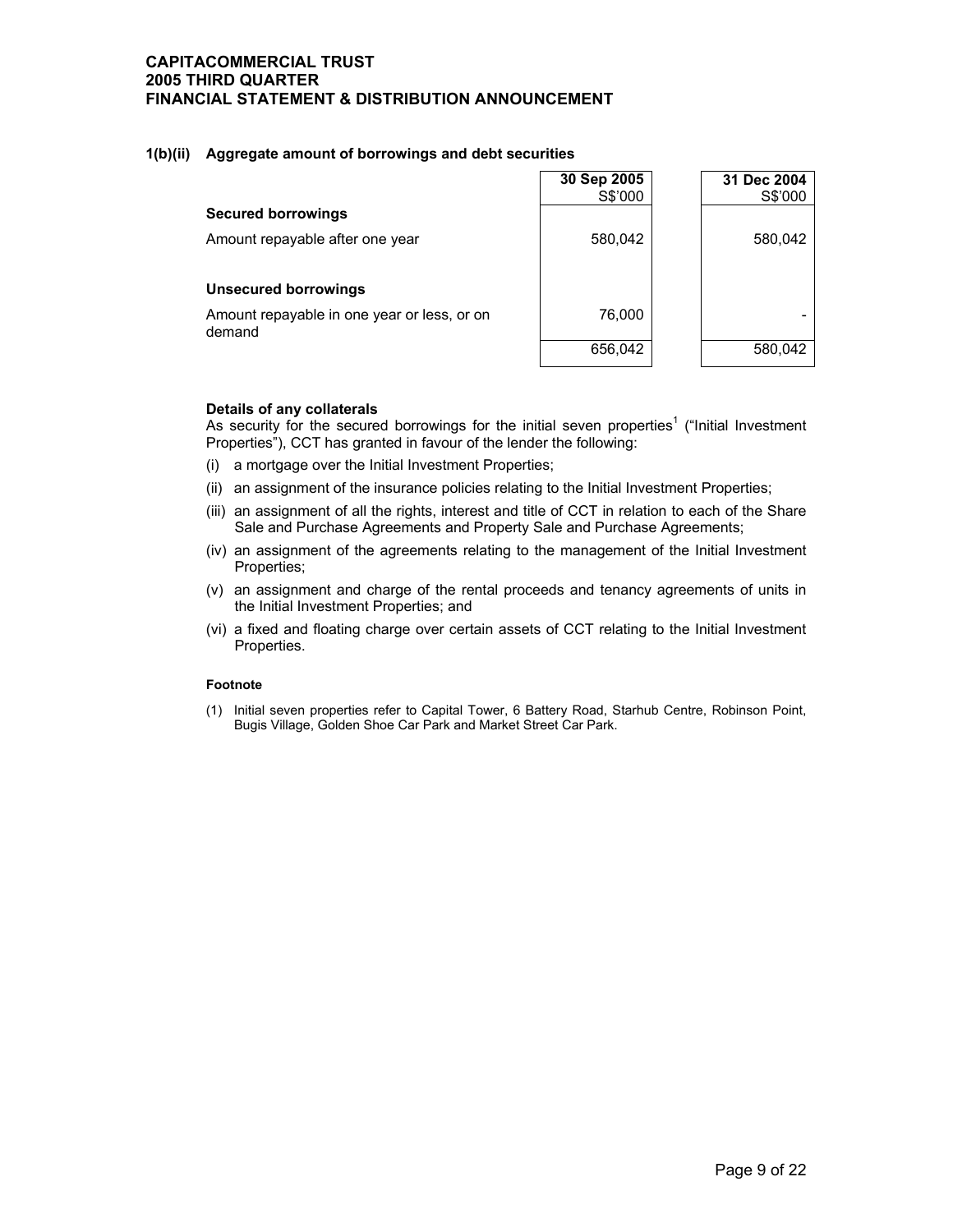## **1(c)(i) Cash flow statement (3Q 2005 vs 3Q 2004)**

|                                                                                 | 3Q 2005<br>S\$'000 | 3Q 2004<br>S\$'000 |
|---------------------------------------------------------------------------------|--------------------|--------------------|
| <b>Operating activities</b>                                                     |                    |                    |
| Net income                                                                      | 16,148             | 14,261             |
| <b>Adjustment for</b>                                                           |                    |                    |
| Interest income                                                                 | (175)              | (38)               |
| Depreciation of plant and equipment                                             | 36                 | 40                 |
| Amortization of tenancy works                                                   | 28                 |                    |
| Amortization of rent incentives                                                 | 180                | 118                |
| Allowance for doubtful debts                                                    | 3                  | 5                  |
| Borrowing costs                                                                 | 4,175              | 3,713              |
| Gain from remeasurement of derivatives                                          | (194)              |                    |
| Operating income before working capital changes<br>Changes in working capital : | 20,201             | 18,099             |
| Trade and other receivables                                                     | 6,455              | 706                |
| Trade and other payables                                                        | 135                | 1,190              |
| Security deposits                                                               | (451)              | (1,037)            |
| Cash generated from operations                                                  | 26,340             | 18,958             |
| Tax paid                                                                        |                    |                    |
| Cash generated from operating activities                                        | 26,340             | 18,958             |
| <b>Investing activities</b>                                                     |                    |                    |
| Interest received                                                               | 175                | 32                 |
| Subsequent expenditure on investment property                                   | (710)              | (124)              |
| Purchase of plant and equipment                                                 | (1)                |                    |
| Cash flows from investing activities                                            | (536)              | (92)               |
| <b>Financing activities</b>                                                     |                    |                    |
| Issue expenses                                                                  | (1)                | (2,701)            |
| Distribution to unitholders                                                     | $(27, 810)^1$      |                    |
| Interest paid                                                                   | (4, 170)           | (3,713)            |
| Cash flows from financing activities                                            | (31, 981)          | (6, 414)           |
| Increase in cash and cash equivalents                                           | (6, 177)           | 12,452             |
| Cash and cash equivalents at beginning of period                                | 55,537             | 32,569             |
| Cash and cash equivalents at end of period                                      | 49,360             | 45,021             |

#### **Footnotes**

(1) This relates to the distributable income of S\$27.8 million for the period of 1 January 2005 to 30 June 2005 which was paid on 29 August 2005.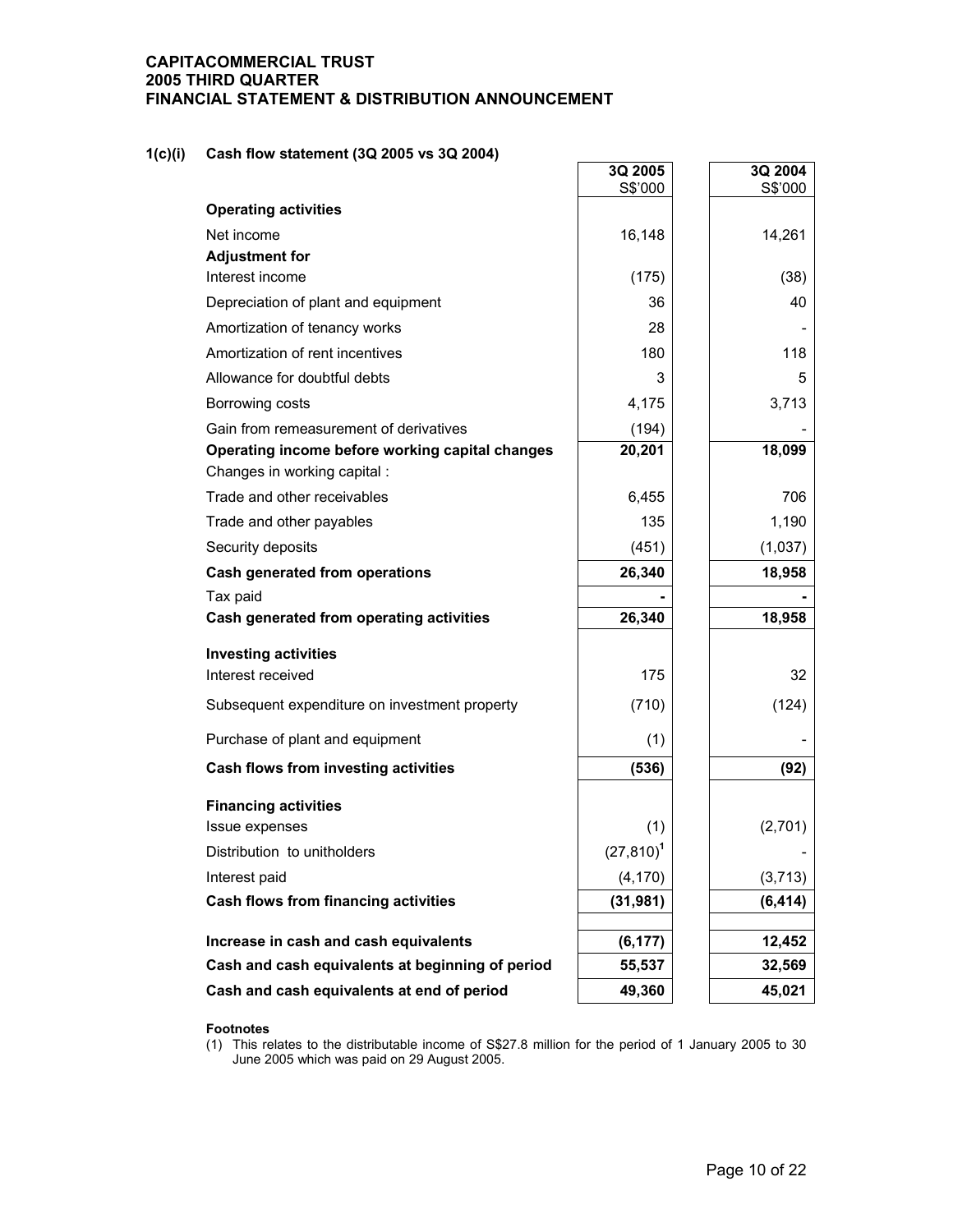## **1(c)(ii) Cash flow statement (YTD Sep 2005 vs YTD Sep 2004)**

|                                                                                    | $YTD$ Sep 2005 <sup>1</sup><br>S\$'000 | YTD Sep 2004<br>S\$'000 |
|------------------------------------------------------------------------------------|----------------------------------------|-------------------------|
| <b>Operating activities</b>                                                        |                                        |                         |
| Net income                                                                         | 45,365                                 | $32,781^2$              |
| <b>Adjustment for</b>                                                              |                                        |                         |
| Interest income                                                                    | (450)                                  | (48)                    |
| Depreciation of plant and equipment                                                | 115                                    | 89                      |
| Amortization of tenancy works                                                      | 67                                     |                         |
| Amortization of rent incentives                                                    | 379                                    | 118                     |
| Allowance for doubtful debts                                                       | (5)                                    | 5                       |
| Borrowing costs                                                                    | 11,805                                 | 8,031                   |
| Gain from remeasurement of derivatives                                             | (194)                                  |                         |
| Operating income before working capital changes                                    | 57,082                                 | 40,976                  |
| Changes in working capital :                                                       |                                        |                         |
| Trade and other receivables                                                        | (1,048)                                | (1,539)                 |
| Trade and other payables                                                           | 1,259                                  | 9,226                   |
| Security deposits                                                                  | 1,109                                  | (1, 114)                |
| <b>Cash generated from operations</b>                                              | 58,402                                 | 47,549                  |
| Tax paid                                                                           |                                        | (2,318)                 |
| Cash generated from operating activities                                           | 58,402                                 | 45,231                  |
| <b>Investing activities</b>                                                        |                                        |                         |
| Interest received                                                                  | 470                                    | 37                      |
| Purchase of investment property, acquisition charges<br>and subsequent expenditure | (149, 748)                             | (603, 588)              |
| Purchase of plant and equipment                                                    | (15)                                   | (3)                     |
| Net cash inflow from acquisition of subsidiaries                                   |                                        | 15,086                  |
| Cash flows from investing activities                                               | (149, 293)                             | (588, 468)              |
| <b>Financing activities</b>                                                        |                                        |                         |
| Proceeds from issue of new units                                                   | 78,872                                 | 36,204                  |
| Interest bearing borrowings                                                        | 76,000                                 | 580,042                 |
| Issue expenses                                                                     | (2,059)                                | (11, 290)               |
| Distribution to unitholders                                                        | $(61,291)^3$                           | (9,272)                 |
| Interest paid                                                                      | (11, 525)                              | (7, 426)                |
| Cash flows from financing activities                                               | 79,997                                 | 588,258                 |
| (Decrease)/Increase in cash and cash equivalents                                   | (10, 894)                              | 45,021                  |
| Cash and cash equivalents at beginning of period                                   | 60,254                                 |                         |
| Cash and cash equivalents at end of period                                         | 49,360                                 | 45,021                  |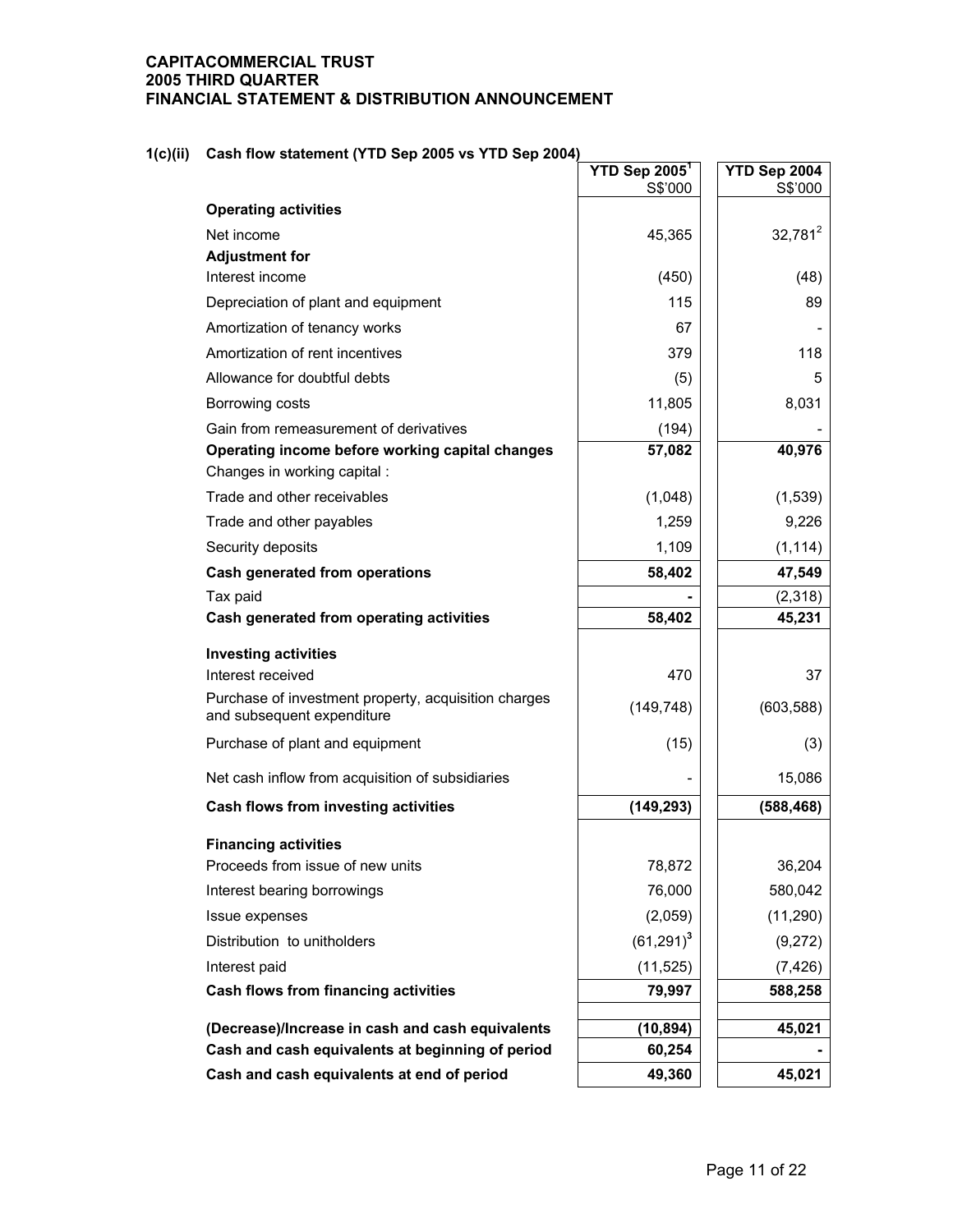#### **Footnotes**

- (1) CCT acquired HSBC Building on 29 April 2005.
- (2) Although CCT was established on 6 February 2004, the acquisition of the properties was completed on 1 March 2004. Consequently, the figures only represent the income from 1 March 2004 to 30 June 2004 as there was no income from 6 February 2004 to 29 February 2004.
- (3) This comprises the distributable income of S\$33.5 million for the period of 15 May 2004 to 31 December 2004 which was paid on 28 February 2005 and the distributable income of S\$27.8 million for the period of 1 January 2005 to 30 June 2005 which was paid on 29 August 2005.

# **1(d)(i) Statement of changes in unitholders' funds (3Q 2005 vs 3Q 2004)**

|                                                                                     | 3Q 2005<br>S\$'000 | 3Q 2004<br>S\$'000 |
|-------------------------------------------------------------------------------------|--------------------|--------------------|
| Balance as at beginning of period                                                   | 1,445,905          | 1,467,291          |
| <b>Operations</b>                                                                   |                    |                    |
| Total return for the period after income tax                                        | 16,148             | 14,119             |
| Net increase in net assets resulting from operations                                | 16,148             | 14,119             |
| Unitholders' transactions                                                           |                    |                    |
| Issue expenses                                                                      | (1)                | 430                |
| Distribution to unitholders                                                         | (27, 810)          |                    |
| Net (decrease) / increase in net assets resulting<br>from unitholders' transactions | (27, 811)          | 430                |
| Total (decrease) / increase in net assets                                           | (11,663)           | 14,549             |
| Balance as at end of period                                                         | 1,434,242          | 1,481,840          |

**3Q 2004**

 $\Gamma$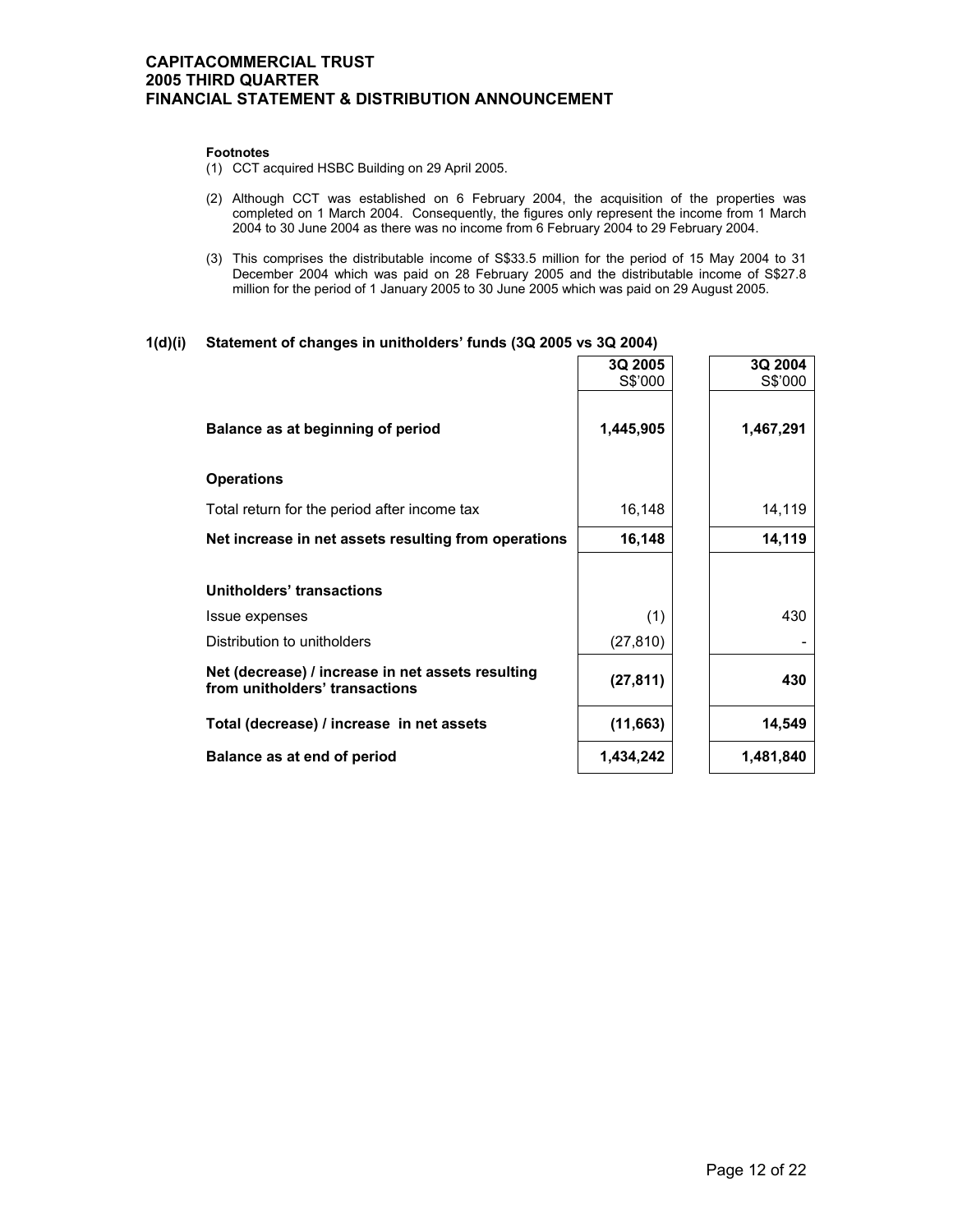|                                                                        | YTD Sep 2005<br>S\$'000 | YTD Sep 2004<br>S\$'000 |
|------------------------------------------------------------------------|-------------------------|-------------------------|
| Balance as at beginning of period                                      | 1,373,647               |                         |
| <b>Operations</b>                                                      |                         |                         |
| Total return for the period after income tax                           | 45,073                  | $27,543^1$              |
| Net increase in net assets resulting from<br>operations                | 45,073                  | 27,543                  |
| Unitholders' transactions                                              |                         |                         |
| Creation of new units                                                  | 78,872 <sup>2</sup>     | 1,475,145               |
| Issue expenses                                                         | $(2,059)^3$             | (11, 576)               |
| Distribution to unitholders                                            | $(61,291)^4$            | (9,272)                 |
| Net increase in net assets resulting from<br>unitholders' transactions | 15,522                  | 1,454,297               |
| Total increase in net assets                                           | 60,595                  | 1,481,840               |
| Balance as at end of period                                            | 1,434,242               | 1,481,840               |

### **1(d)(ii) Statement of changes in unitholders' funds (YTD Sep 2005 vs YTD Sep 2004)**

#### **Footnotes**

- (1) Although CCT was established on 6 February 2004, the acquisition of the properties was completed on 1 March 2004. Consequently, the figures only represent the income from 1 March 2004 to 30 June 2004 as there was no income from 6 February 2004 to 29 February 2004.
- (2) 57.2 million new units were issued on 29 April 2005 to part finance the acquisition of HSBC Building.
- (3) This comprises mainly the underwriting and selling commissions and other issue expenses relating to the equity fund raising exercise for the acquisition of HSBC Building.
- (4) This comprises the distributable income of S\$33.5 million for the period of 15 May 2004 to 31 December 2004 which was paid on 28 February 2005 and the distributable income of S\$27.8 million for the period of 1 January 2005 to 30 June 2005 which was paid on 29 August 2005.

#### **1(e)(i) Details of any change in the units (3Q 2005 vs 3Q 2004)**

|                                   | 3Q 2005<br>Units | 3Q 2004<br>Units |
|-----------------------------------|------------------|------------------|
| Balance as at beginning of period | 896,270,700      | 839,116,700      |
| Balance as at end of period       | 896,270,700      | 839,116,700      |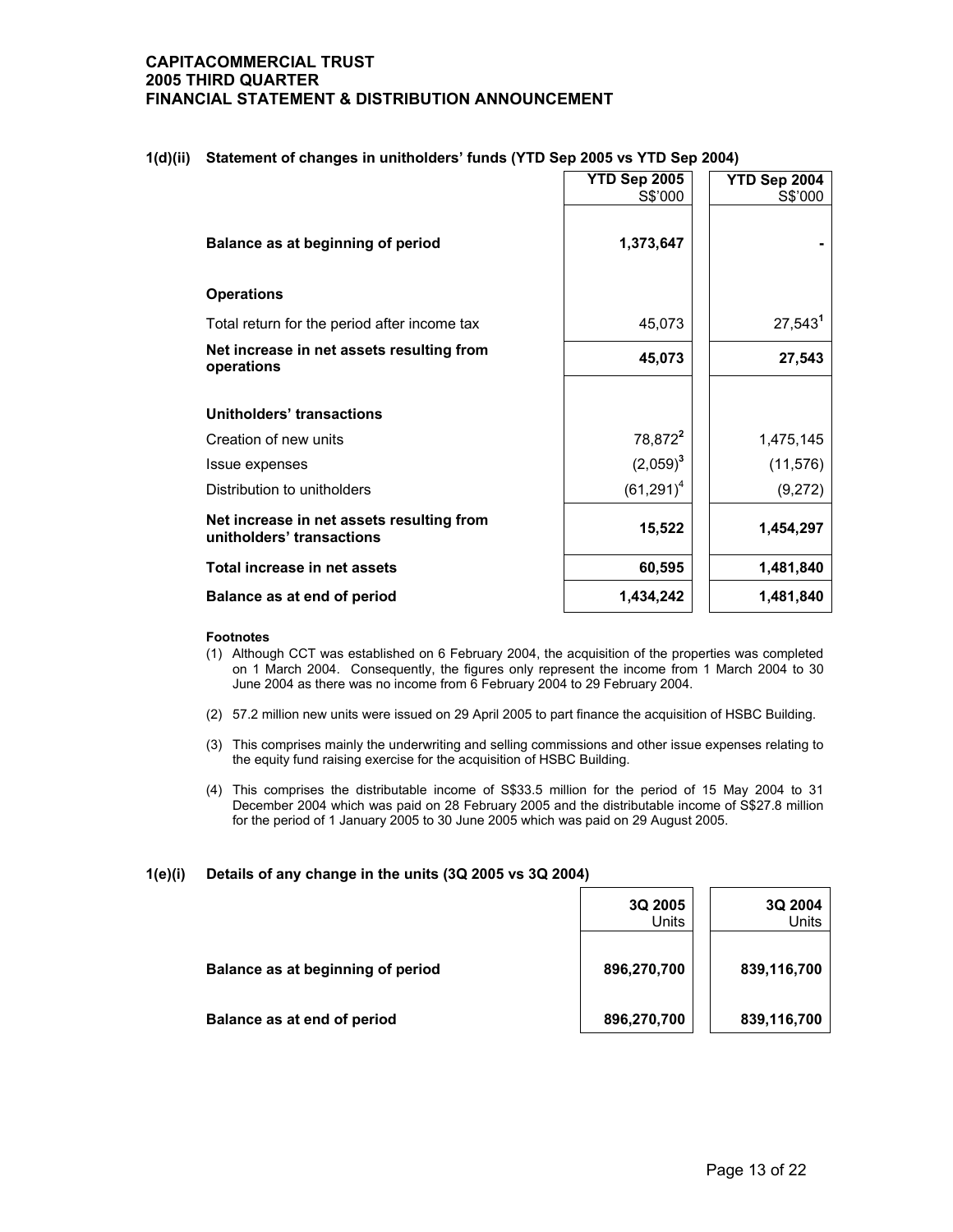|                                                                                                                         | <b>YTD Sep 2005</b><br>Units | YTD Sep 2004<br>Units |
|-------------------------------------------------------------------------------------------------------------------------|------------------------------|-----------------------|
| Balance as at beginning of period                                                                                       | 839,116,700                  |                       |
| Issue of new units:                                                                                                     |                              |                       |
| - part settlement for the purchase of HSBC Building                                                                     | 57,154,000                   |                       |
| - settlement for the purchase of shares of property<br>companies                                                        |                              | 764,369,254           |
| - part settlement for the purchase of 6 Battery Road                                                                    |                              | 54, 153, 274          |
| - for cash for the payment of issue and establishment<br>expenses, stamp duty and other acquisition related<br>expenses |                              | 20,594,172            |
| Balance as at end of period                                                                                             | 896,270,700                  | 839,116,700           |

## **1(e)(ii) Details of any change in the units (YTD Sep 2005 vs YTD Sep 2004)**

**2 Whether the figures have been audited, or reviewed and in accordance with which standard (eg. The Singapore Standard on Auditing 910 (Engagement to Review Financial Statements), or an equivalent standard)** 

The figures have not been audited nor reviewed by our auditors.

- **3 Where the figures have been audited or reviewed, the auditor's report (including any qualifications or emphasis of matter)**  Not applicable.
- **4 Whether the same accounting policies and methods of computation as in the issuer's most recent audited annual financial statements have been complied**  The accounting policies and methods of computation applied in the financial statements for the current reporting period are consistent with the audited financial statements for the year ended 31 December 2004.
- **5 If there are any changes in the accounting policies and methods of computation, including any required by an accounting standard, what has changed, as well as the reasons for, and the effect of, the change**  Nil.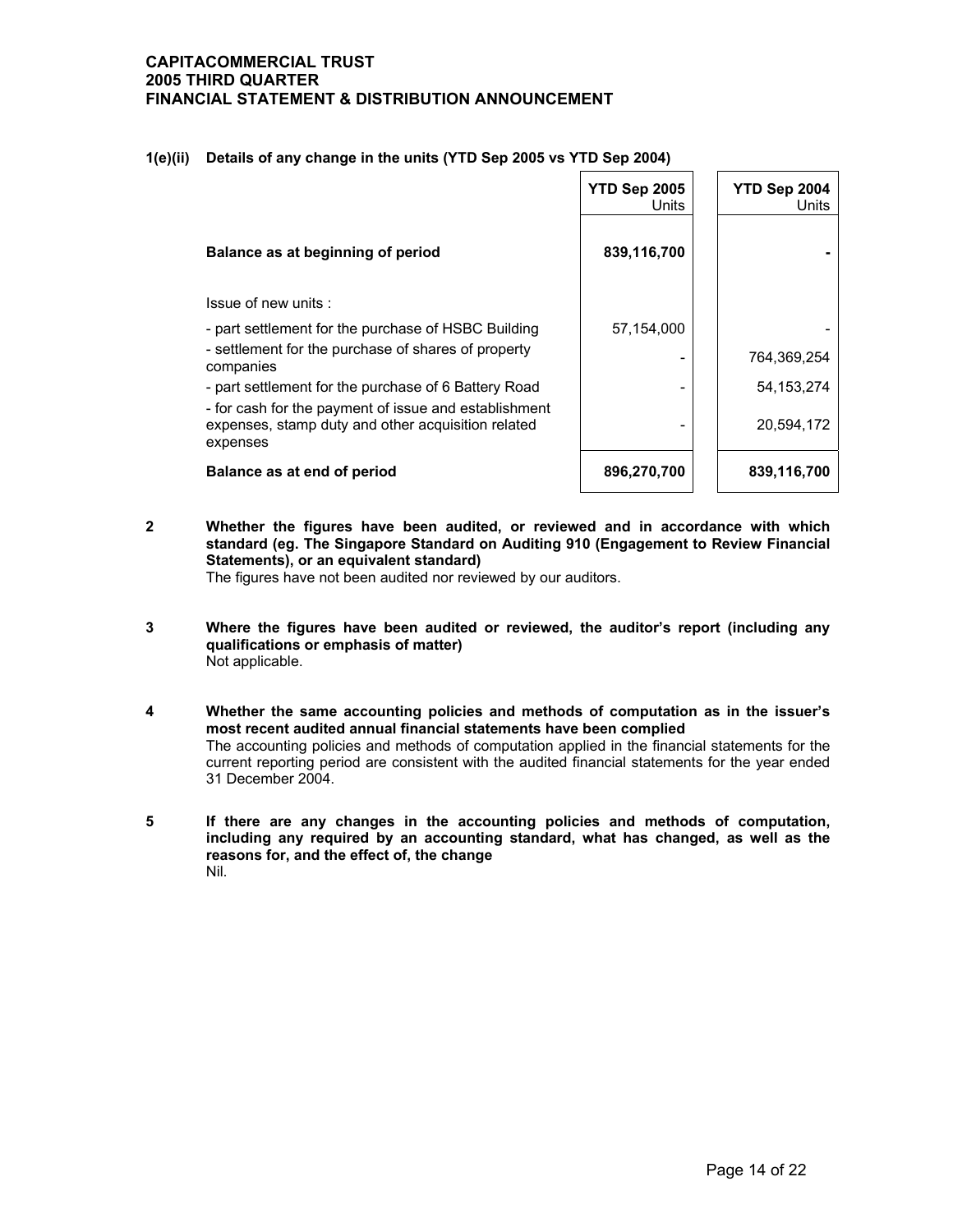## **6 Earnings per unit ("EPU") and distribution per unit ("DPU") for the financial period**

 In computing the EPU, the weighted average number of units as at the end of each period is used for the computation.

 In computing the DPU, the number of units as at the end of each period is used for the computation.

|                                                                                                      | 3Q 2005                          | 3Q 2004                          |
|------------------------------------------------------------------------------------------------------|----------------------------------|----------------------------------|
| Number of units on issue at end of period                                                            | 896,270,700                      | 839,116,700                      |
| Weighted average number of units as at end of period<br>Earnings per unit (EPU)                      | 896,270,700                      | 839,116,700                      |
| Based on the weighted average number of units as at<br>end of period<br>Based on fully diluted basis | 1.80 $\phi$<br>1.80 <sub>c</sub> | 1.68 $\phi$<br>1.68 <sub>c</sub> |
| Distribution per unit (DPU)                                                                          |                                  |                                  |
| Based on the number of units as at end of period                                                     | 1.81c                            | 1.61c                            |

The diluted EPU is the same as the basic EPU as there are no significant dilutive instruments in issue during the period.

|                                                                      | <b>YTD Sep</b><br>2005 | 1 Jan to 28<br>Apr 2005 | 29 Apr to 30<br><b>Sep 2005</b> |
|----------------------------------------------------------------------|------------------------|-------------------------|---------------------------------|
| Number of units on issue at end of period                            | 896,270,700            | 839,116,700             | 896,270,700                     |
| Weighted average number of units as at end<br>of period              | 871,566,773            | 839,116,700             | 896,270,700                     |
| Earnings per unit (EPU)                                              |                        |                         |                                 |
| Based on the weighted average number of<br>units as at end of period | $5.17\textcirc$        | 2.23¢                   | 2.94¢                           |
| Based on fully diluted basis                                         | 5.17 $\phi$            | 2.23¢                   | 2.94 <sub>¢</sub>               |
| Distribution per unit (DPU)                                          |                        |                         |                                 |
| Based on the number of units as at end of<br>period                  | 5.05 <sub>c</sub>      | 2.15 <sub>c</sub>       | 2.90 <sub>c</sub>               |

The diluted EPU is the same as the basic EPU as there are no significant dilutive instruments in issue during the period.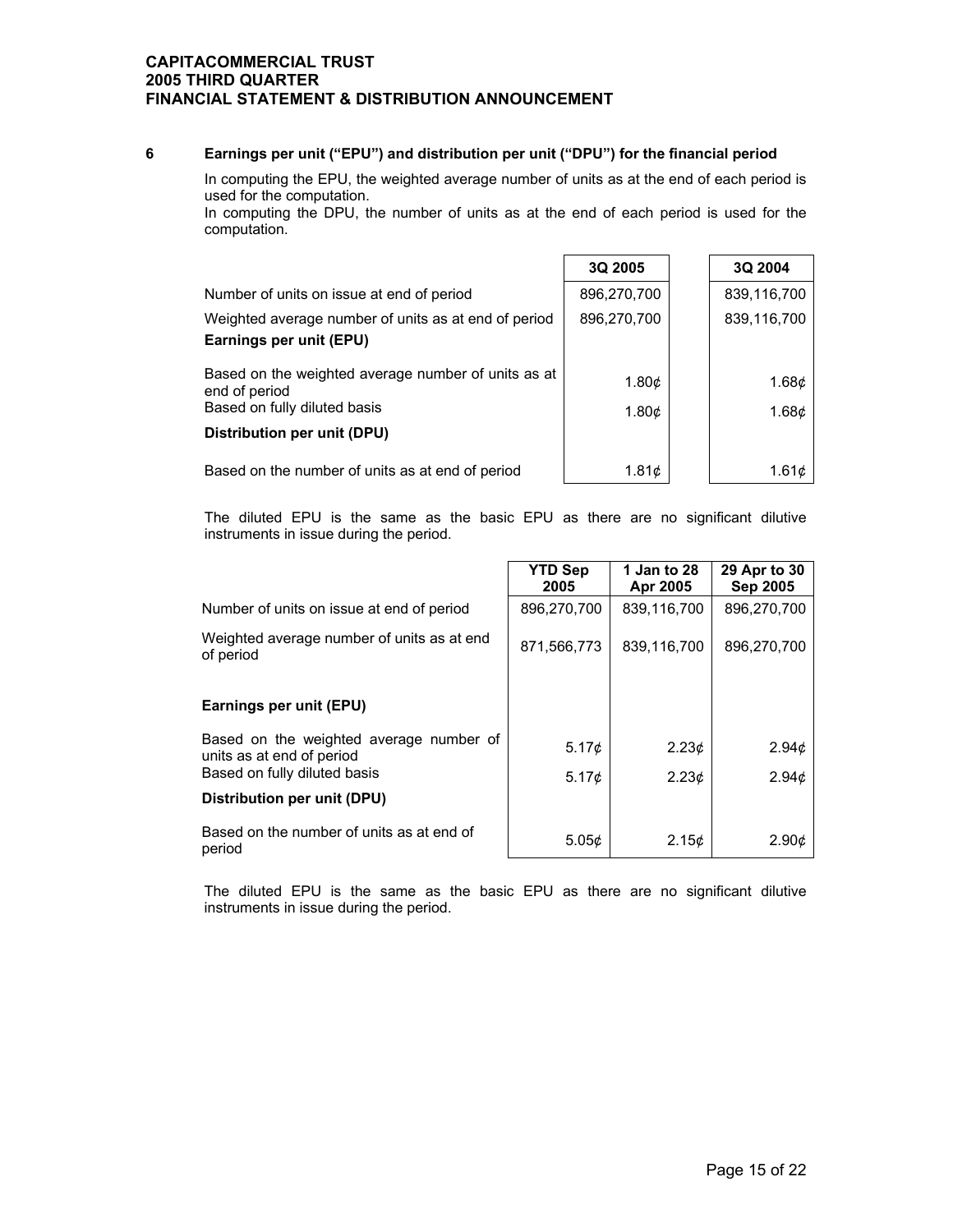|                                                                      | <b>YTD Sep</b><br>$2004^{\frac{1}{2}}$ | <b>Private Trust</b><br>(6 Feb to 14<br>May 2004) <sup>1</sup> | <b>Public Trust</b><br>$(15$ May to<br>30 Sep 2004) |
|----------------------------------------------------------------------|----------------------------------------|----------------------------------------------------------------|-----------------------------------------------------|
| Number of units on issue at end of period                            | 839,116,700                            | 839,116,700                                                    | 839,116,700                                         |
| Weighted average number of units as at<br>end of period              | 839,116,700                            | 839,116,700                                                    | 839,116,700                                         |
| Earnings per unit (EPU)                                              |                                        |                                                                |                                                     |
| Based on the weighted average number of<br>units as at end of period | 3.28 <sub>c</sub>                      | 0.78 <sub>c</sub>                                              | 2.50 <sub>c</sub>                                   |
| Based on fully diluted basis                                         | 3.28 <sub>c</sub>                      | 0.78 <sub>c</sub>                                              | 2.50 <sub>c</sub>                                   |
| <b>Distribution per unit (DPU)</b>                                   |                                        |                                                                |                                                     |
| Based on the number of units as at end of<br>period                  | 3.49 <sub>c</sub>                      | 1.10 <sub>c</sub>                                              | 2.39c                                               |

The diluted EPU is the same as the basic EPU as there are no significant dilutive instruments in issue during the period.

#### **Footnotes**

(1) Although CCT was established on 6 February 2004, the acquisition of the properties was completed on 1 March 2004. Consequently, the figures only represent the income from 1 March 2004 to 30 June 2004 as there was no income from 6 February 2004 to 29 February 2004.

#### **7 Net asset value ("NAV") backing per unit based on issued units at the end of the period**

|                                                                              | 30 Sep 2005 | 31 Dec 2004 |
|------------------------------------------------------------------------------|-------------|-------------|
| NAV per unit                                                                 | \$1.60      | \$1.64      |
| Adjusted NAV per unit (excluding the<br>distributable income to unitholders) | \$1.58      | \$1.60      |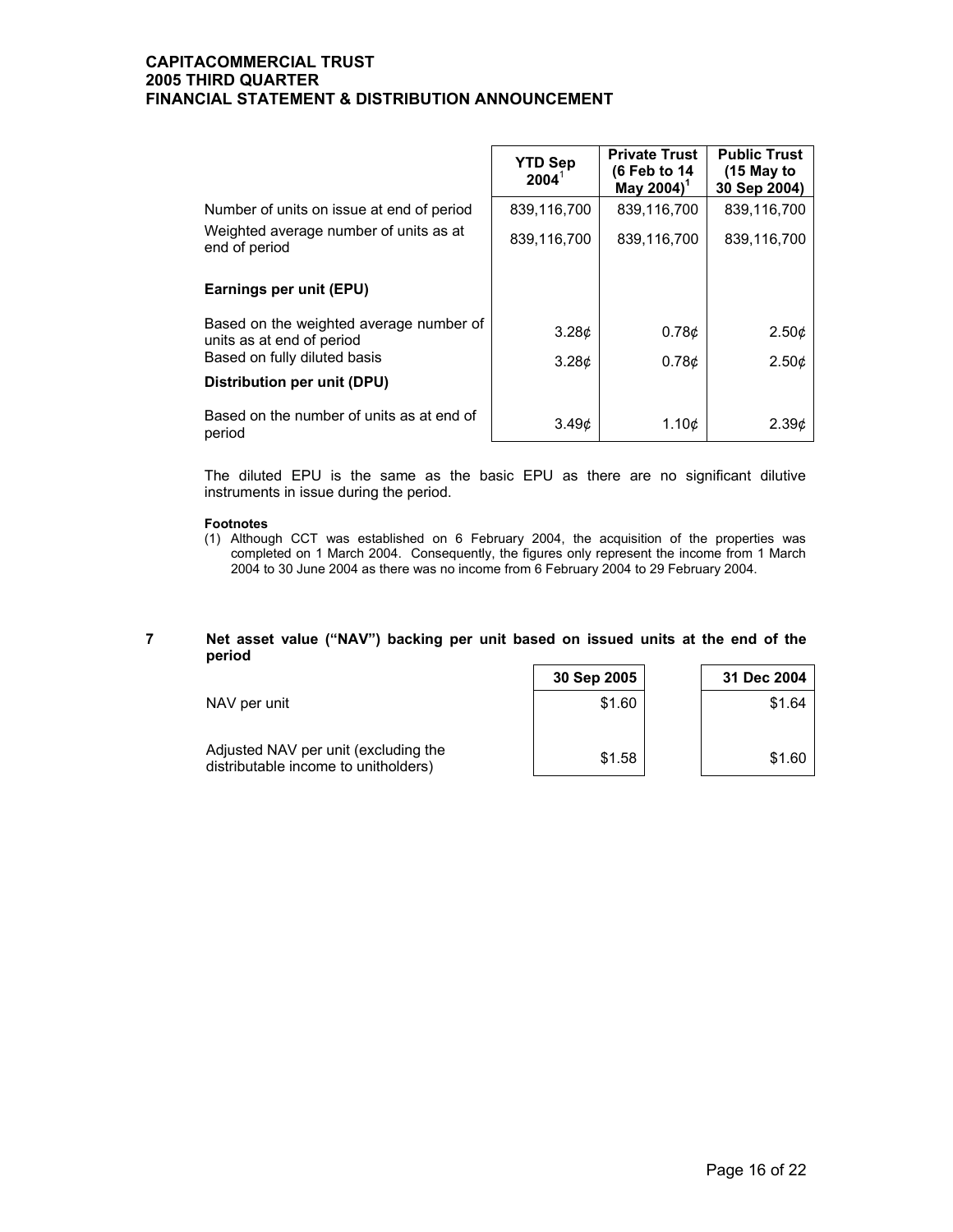#### **8 Review of the performance**

|                                                         |          |          | <b>YTD Sep</b> | YTD Sep   |
|---------------------------------------------------------|----------|----------|----------------|-----------|
|                                                         | 3Q 2005  | 3Q 2004  | 2005           | 2004'     |
|                                                         | S\$'000  | S\$'000  | S\$'000        | S\$'000   |
| <b>Statement of Total Return</b>                        |          |          |                |           |
| Gross revenue                                           | 29,122   | 27,214   | 85,360         | 62,819    |
| Property operating expenses                             | (6,824)  | (7, 248) | (21, 810)      | (17, 431) |
| Net property income                                     | 22,298   | 19,966   | 63,550         | 45,388    |
| Other Income                                            | 175      | 38       | 450            | 48        |
| Manager's management fees                               | (1,458)  | (1,358)  | (4, 136)       | (3, 144)  |
| Trust expense                                           | (886)    | (672)    | (2,888)        | (1,480)   |
| Borrowing costs                                         | (4, 175) | (3,713)  | (11, 805)      | (8,031)   |
| Gain from measurement of derivatives                    | 194      |          | 194            |           |
| Net income                                              | 16,148   | 14,261   | 45,365         | 32,781    |
| Net realized loss on liquidation of<br>subsidiaries $2$ |          |          |                | (2,687)   |
| Total return for the period before<br>income tax        | 16,148   | 14,261   | 45,365         | 30,094    |
| Income $\text{tax}^3$                                   |          | (142)    | (292)          | (2, 551)  |
| Total return for the period after income<br>tax         | 16,148   | 14,119   | 45,073         | 27,543    |

#### **Distribution Statement**

| Net income                                                  | 16,148            | 14,261            | 45,365            | 32,781            |
|-------------------------------------------------------------|-------------------|-------------------|-------------------|-------------------|
| Net tax adjustments                                         | 119               | (77)              | 162               | 62                |
| Taxable income available for distribution<br>to unitholders | 16,267            | 14,184            | 45,527            | 32,843            |
| Distributable income to unitholders                         | 16,267            | 13,475            | 44,064            | 29,361            |
|                                                             |                   |                   |                   |                   |
| Earnings per unit (cents)                                   | 1.80 <sub>c</sub> | 1.68 <sub>¢</sub> | 5.17c             | 3.28¢             |
| Distribution per unit (cents)                               | 1.81c             | 1.61c             | 5.05 <sub>c</sub> | 3.49 <sub>c</sub> |

#### **Footnotes**

- (1) Although CCT was established on 6 February 2004, the acquisition of the properties was completed on 1 March 2004. Consequently, the figures only represent the income from 1 March 2004 to 30 June 2004 as there was no income from 6 February 2004 to 29 February 2004.
- (2) This relates to a write-off of stamp duty paid for transfer of the property companies to CCT.
- (3) The income tax provision for 1 March 2004 to 14 May 2004 (Private trust period) is based on 100% of taxable income as tax transparency applies with effect from 15 May 2004 where income tax is provided for the 5% taxable income withheld and not distributed to unitholders. With effect from 1 July 2005, there would not be income tax provision as the distributable income to unitholders is based on 100% of the taxable income available for distribution to unitholders.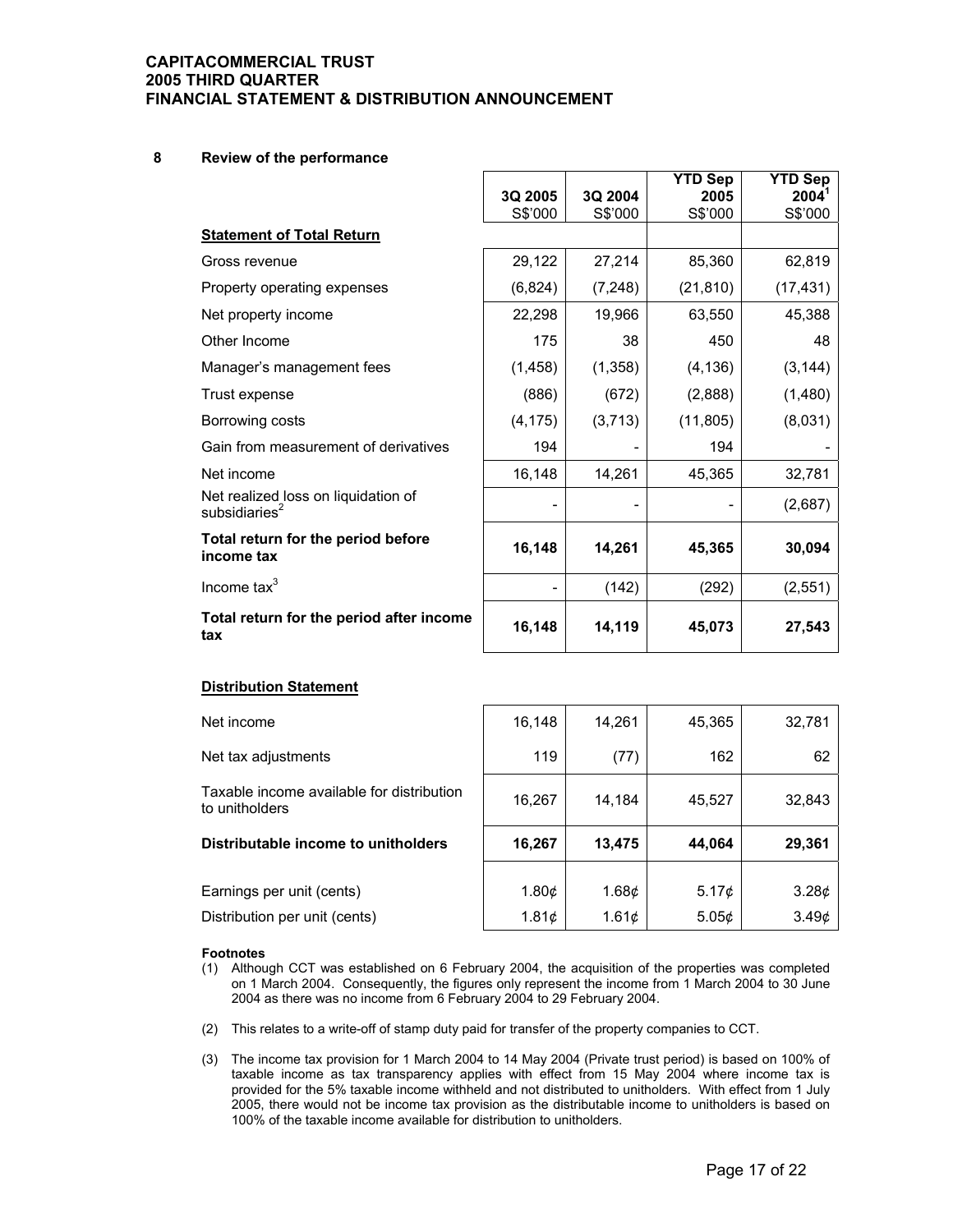#### **Review of performance 3Q 2005 vs 3Q 2004**

 Gross revenue for 3Q 2005 is higher than 3Q 2004 by S\$1.9 million or 7.0%. This is mainly due to additional revenue of S\$2.1 million derived from the acquisition of HSBC Building, higher car park income and tenant recoveries achieved for most of the buildings and partially offset against lower rental revenue from 6 Battery Road and Starhub Centre.

Property operating expenses are lower in 3Q 2005 by \$0.4 million or 5.8% due to less tenancy works carried out and lower marketing expenses.

Trust expenses are higher in 3Q 2005 by \$0.2 million or 31.8% due to higher professional fees and unitholders' expenses.

Other income relates to interest income which is higher in 3Q 2005 by S\$0.1 million or 360.5% due to higher cash on hand and higher deposit rate.

Borrowing costs are higher in 3Q 2005 by \$0.5 million or 12.4% due to additional borrowings of S\$76.0 million incurred to part finance the acquisition of HSBC Building on 29 April 2005. Gain from the remeasurement of derivatives relates to the fair value of the two forward interest rate swaps.

#### **Review of performance YTD Sep 2005 vs YTD Sep 2004**

 The comparison of YTD Sep 2005 vs YTD Sep 2004's performance is not meaningful as CCT has no income from 6 February 2004 to 29 February 2004 and the income recorded relates only to 1 March 2004 to 30 September 2004.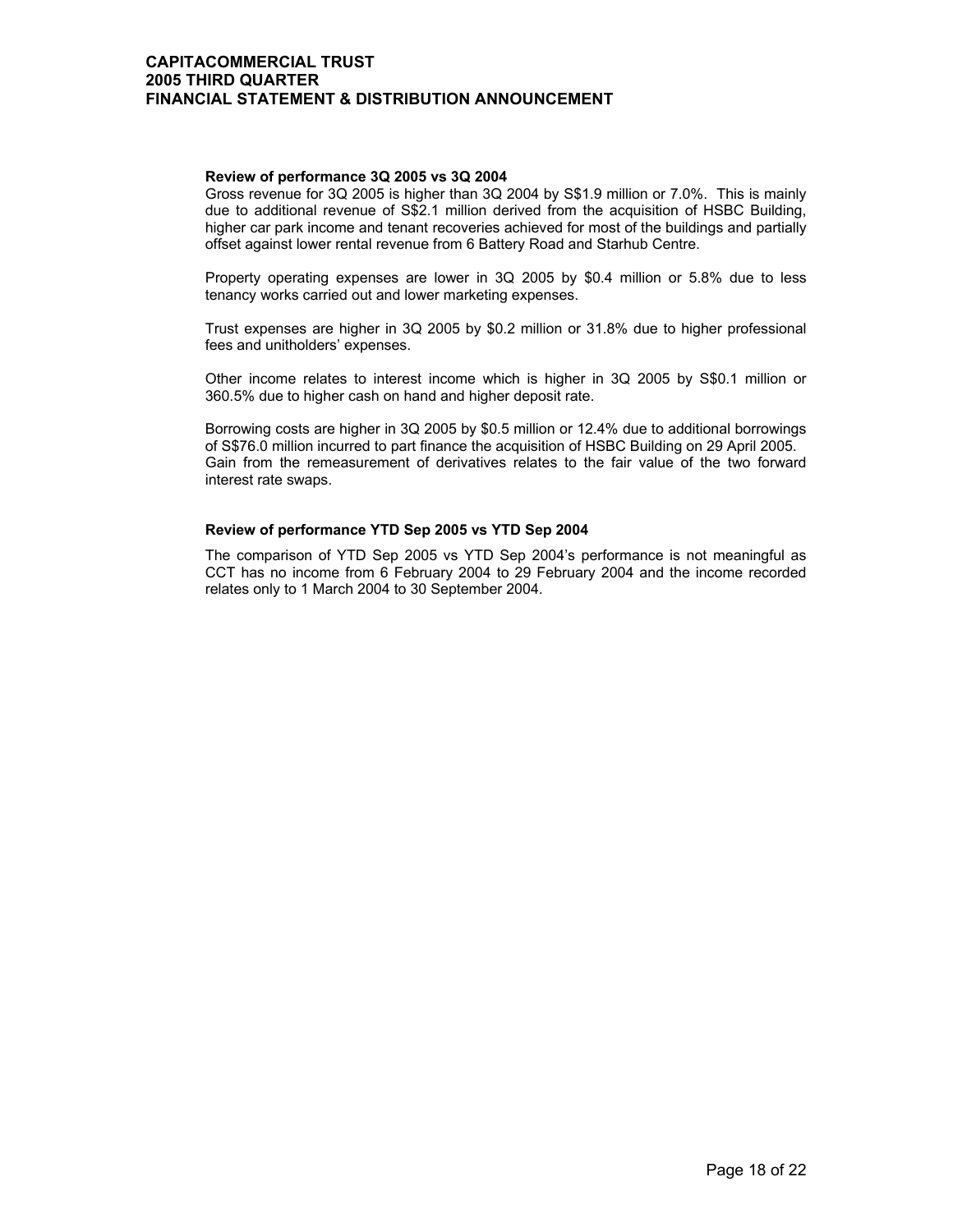**9 Variance between the forecast or prospectus statement (if disclosed previously) and the actual results** 

## **9(i) Statement of Total Return (Actual vs Forecast 29 April 2005 to 30 September 2005)**

|                                                             | 29 Apr 2005 to 30 Sep 2005 |                                  |                |
|-------------------------------------------------------------|----------------------------|----------------------------------|----------------|
|                                                             | <b>Actual</b><br>S\$'000   | Forecast <sup>1</sup><br>S\$'000 | Change<br>$\%$ |
| Gross rental income                                         | 42,781                     | 42,397                           | 0.9            |
| Car park income                                             | 4,176                      | 3,458                            | 20.8           |
| Other income                                                | 2,371                      | 1,877                            | 26.3           |
| <b>Gross revenue</b>                                        | 49,328                     | 47,732                           | 3.3            |
| Property management fees                                    | (1,050)                    | (997)                            | 5.3            |
| Property tax                                                | (3, 477)                   | (3,021)                          | 15.1           |
| Other property operating expenses                           | (7,685)                    | (8, 346)                         | (7.9)          |
| <b>Property operating expenses</b>                          | (12, 212)                  | (12, 364)                        | (1.2)          |
| Net property income                                         | 37,116                     | 35,368                           | 4.9            |
| Interest income                                             | 280                        | 195                              | 43.6           |
| Manager's management fees                                   | (2, 418)                   | (2, 217)                         | 9.1            |
| Trust expenses                                              | (1,665)                    | (1,201)                          | 38.6           |
| Borrowing costs                                             | (7,043)                    | (7,032)                          | (0.2)          |
| Gain from measurement of derivatives                        | 194                        |                                  | Nm             |
| <b>Net income</b>                                           | 26,464                     | 25,113                           | 5.4            |
| Net tax adjustments                                         | 70                         | 81                               | (13.6)         |
| Taxable income available for distribution to<br>unitholders | 26,534                     | 25,194                           | 5.3            |
| Distributable Income to unitholders                         | $26,021^2$                 | $23,934^3$                       | 8.7            |
|                                                             |                            |                                  |                |
| Distribution per unit (in cents)                            |                            |                                  |                |
| For the period                                              | 2.90¢                      | 2.67¢                            | 8.7            |
| <b>Annualised</b>                                           | 6.83¢                      | 6.29¢                            | 8.7            |

#### **Footnotes**

- (1) The forecast is based on management's forecast for the period 29 April 2005 to 30 September 2005. This, together with the forecast for the period 1 October 2005 to 31 December 2005, is the forecast shown in the Offer Information Statement dated 21 April 2005 for the equity fund raising to acquire HSBC Building.
- (2) The distributable income to unitholders is based on 95% of the taxable income available for distribution to unitholders for the period 1 January 2005 to 30 June 2005 and 100% of the taxable income available for distribution to unitholders from 1 July 2005 to 30 September 2005.
- (3) The distributable income to unitholders is based on 95% of the taxable income available for distribution to unitholders.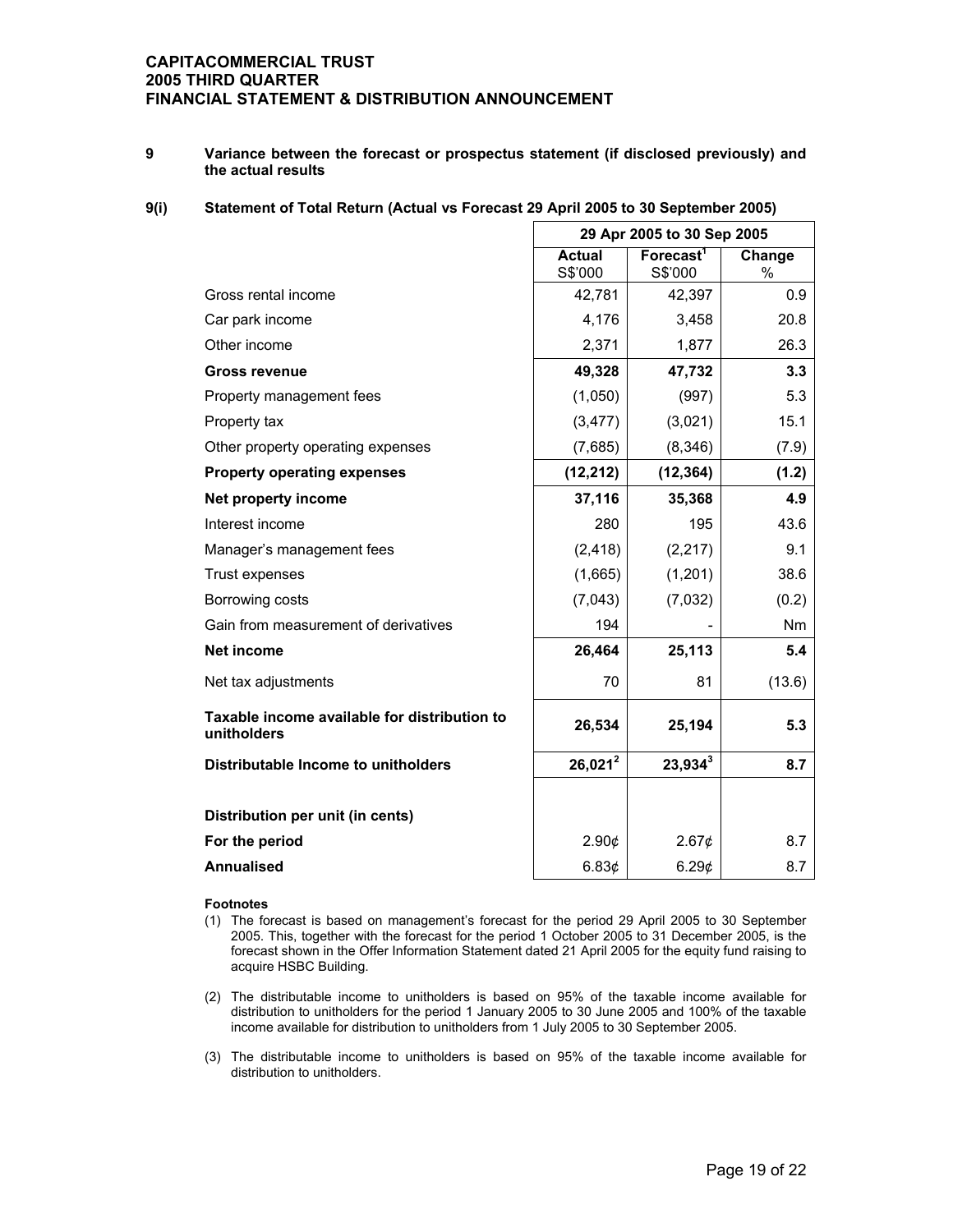## **9(ii) Breakdown of total gross revenue (by property)**

|                        | <b>Actual</b><br>29 Apr to<br>30 Sep 2005<br>S\$'000 | <b>Forecast</b><br>29 Apr to<br>30 Sep 2005<br>S\$'000 | Change<br>% |
|------------------------|------------------------------------------------------|--------------------------------------------------------|-------------|
| <b>Capital Tower</b>   | 17,231                                               | 17,062                                                 | 1.0         |
| 6 Battery Road         | 13,282                                               | 12,929                                                 | 2.7         |
| <b>Starhub Centre</b>  | 4,866                                                | 4,373                                                  | 11.3        |
| Robinson Point         | 2,440                                                | 2,495                                                  | (2.2)       |
| <b>Bugis Village</b>   | 3,239                                                | 3,162                                                  | 2.4         |
| Golden Shoe Car Park   | 3,281                                                | 2,875                                                  | 14.1        |
| Market Street Car Park | 1,548                                                | 1,395                                                  | 11.0        |
| <b>HSBC Building</b>   | 3,441                                                | 3,441                                                  |             |
| Total gross revenue    | 49,328                                               | 47,732                                                 | 3.3         |

#### **Footnotes**

(1) The forecast is based on management's forecast for the period 29 April 2005 to 30 September 2005. This, together with the forecast for the period 1 October 2005 to 31 December 2005, is the forecast shown in the Offer Information Statement dated 21 April 2005 for the equity fund raising to acquire HSBC Building.

#### **9(iii) Breakdown of net property income (by property)**

|                           | <b>Actual</b><br>29 Apr to<br>30 Sep 2005<br>S\$'000 | Forecast <sup>1</sup><br>29 Apr to<br>30 Sep 2005<br>S\$'000 | Change<br>℅ |
|---------------------------|------------------------------------------------------|--------------------------------------------------------------|-------------|
| Capital Tower             | 12,599                                               | 12,310                                                       | 2.3         |
| 6 Battery Road            | 10,125                                               | 9,454                                                        | 7.1         |
| <b>Starhub Centre</b>     | 3.093                                                | 2,903                                                        | 6.5         |
| Robinson Point            | 1,677                                                | 1,664                                                        | 0.8         |
| <b>Bugis Village</b>      | 2,539                                                | 2,509                                                        | 1.2         |
| Golden Shoe Car Park      | 2,489                                                | 2,117                                                        | 17.6        |
| Market Street Car Park    | 1,176                                                | 993                                                          | 18.4        |
| <b>HSBC Building</b>      | 3,418                                                | 3,418                                                        |             |
| Total net property income | 37,116                                               | 35,368                                                       | 4.9         |

#### **Footnotes**

(1) The forecast is based on management's forecast for the period 29 April 2005 to 30 September 2005. This, together with the forecast for the period 1 October 2005 to 31 December 2005, is the forecast shown in the Offer Information Statement dated 21 April 2005 for the equity fund raising to acquire HSBC Building.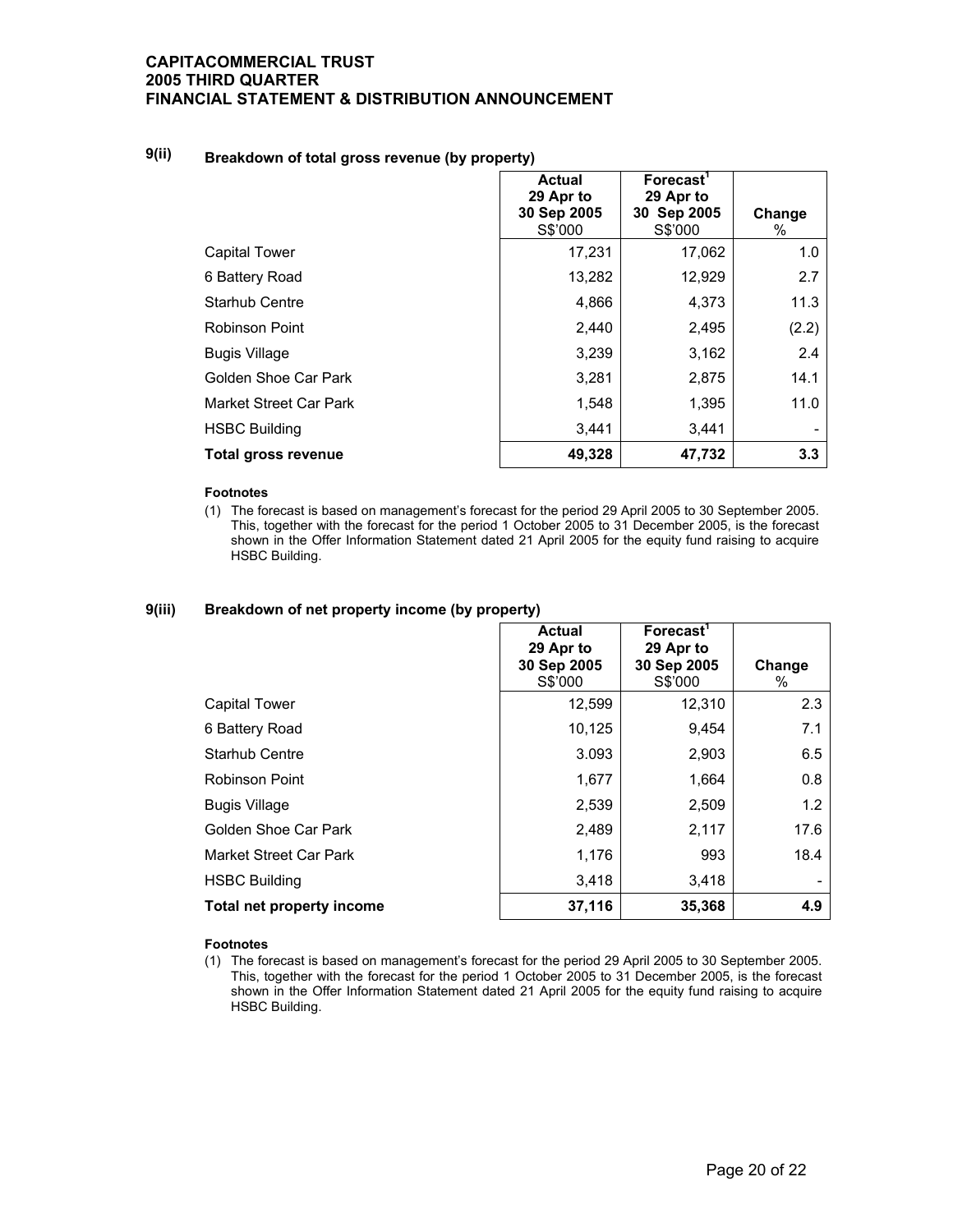#### **Review of the performance**

 Gross revenue increased by S\$1.6 million or 3.3% over the forecast. This is mainly due to increased contribution from car park revenue and tenant recoveries as well as increase from higher rental rates achieved against forecast.

Actual property operating expenses are lower than forecast by S\$0.2 million or 1.3% due to lower marketing expense, less tenancy works and maintenance works but partially offset against higher property tax.

Trust expenses are higher by S\$0.1 million or 38.6% due to provision of higher unitholders' expenses.

#### **10 Commentary on the competitive conditions of the industry in which the group operates and any known factors or events that may effect the group in the next reporting period and the next 12 months**

 The Singapore economy continued its growth momentum in the third quarter of 2005. Advanced estimates by MTI indicated a GDP growth of 6% in the third quarter of 2005, compared to the same period last year. This brings the average year-to-date 2005 growth to 4.7%, surpassing government's estimate of 3.5% to 4.5% growth for 2005. On a quarter-onquarter seasonally adjusted annualized basis, the real GDP expanded by 3.2% for this third quarter.

Singapore's strong economic performance, leading to improvements in the job market, and the expansion of the financial service / IT sectors, are the cornerstones of recovery in the office property market. The market has experienced five straight quarters of positive tenant demand. Based on URA data, island-wide office occupancy reached 85.7% in the second quarter of 2005 compared to 82.6% a year ago.

According to property consultants, prime office space witnessed rents rising to S\$5.20 psf per month in the third quarter of 2005, translating to a year-to-date increase of over 11%. CCT has also seen increasing demand for space in its office properties.

The pickup for office space demand will continue to be healthy and prospects for rental growth for all sectors of the office market should be strong in the next three to four years.

#### **Outlook for 2005**

 The manager of CapitaCommercial Trust is confident of achieving more than the annualised forecast distribution of 6.22 cents per unit for the period 29 April 2005 to 31 December 2005 (as stated in the Offer Information Statement dated 21 April 2005).